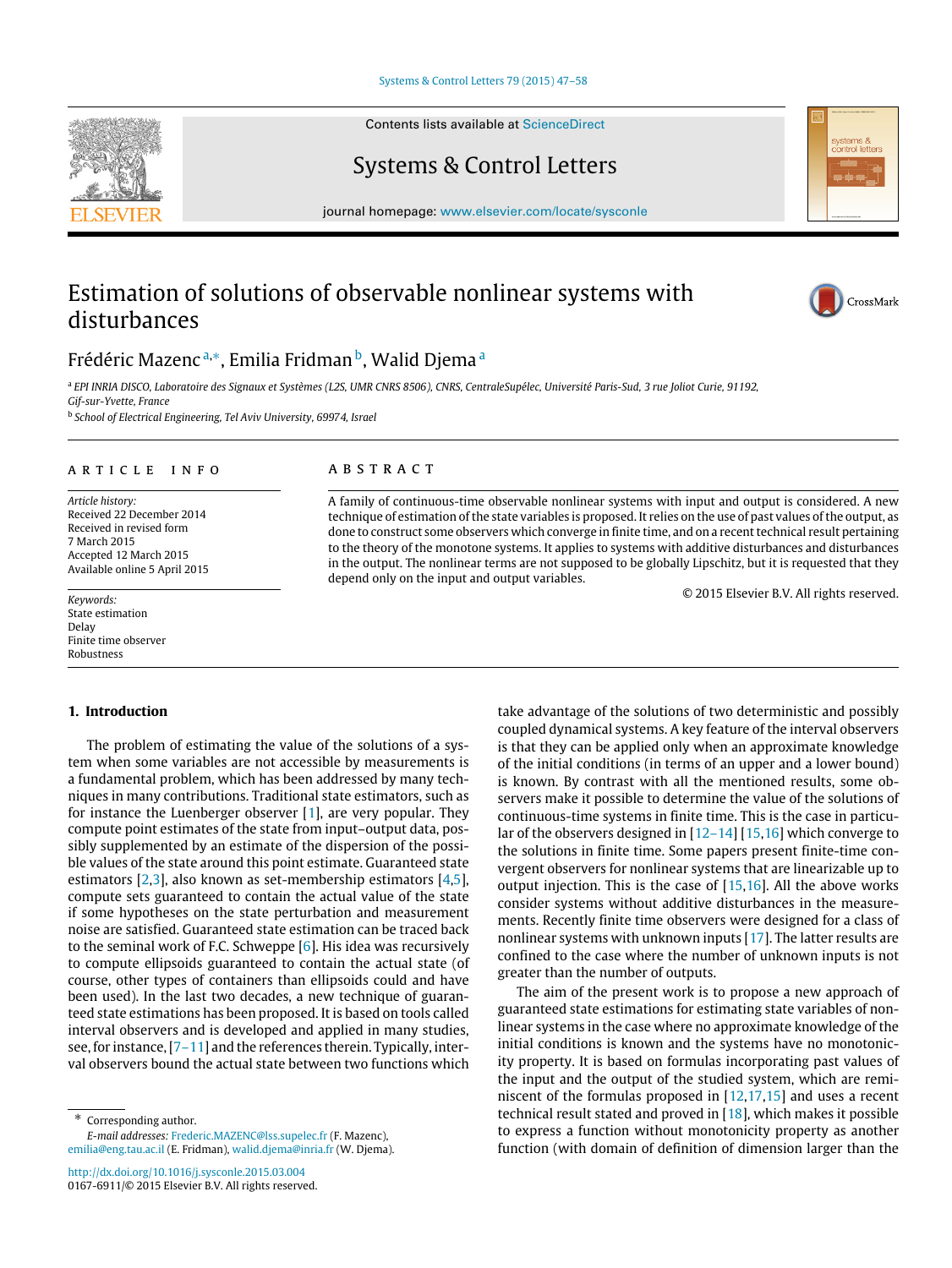domain of the considered function) which is increasing with respect to some of its variables and decreasing with respect to others. We consider the systems for which two types of bounded deterministic time-varying disturbances are present: in the dynamics and in the output. Usually, these disturbances are present in applications; notice in particular that in general the measures are inaccurate. The results we obtain are of two types: some of the formulas of estimation we propose are functions of the past values of the input and the output only and have terms with distributed delays and others take advantage of dynamic extensions and have terms with pointwise constant delays only. In the absence of unknown uncertainties, the formulas we exhibit provide with the exact values of the solutions, after a finite time interval. When unknown disturbances are present and upper and lower bounded by known constant vectors, then, the formulas we propose give, after a finite time interval, upper and lower bounds for each component of the solutions, as interval observers do. The difference between these bounds is bounded as long as the disturbances are bounded. Finally, it is worth mentioning that we consider systems with nonlinear terms which are not supposed to be globally Lipschitz, but it is required that they depend only on the inputs and outputs.

The paper is organized as follows. The family of systems studied is presented in Section [2.](#page-1-0) The main results are stated and proved in Sections [3](#page-1-1) and [4.](#page-2-0) They are illustrated through examples in Section [5.](#page-4-0) Concluding remarks are given in Section [6.](#page-8-0)

# **Notation, definitions and prerequisites**

The notation will be simplified whenever no confusion can arise from the context. Any  $k \times n$  matrix, whose entries are all 0 is simply denoted 0. The Euclidean norm of vectors of any dimension and the induced norm of matrices of any dimension are denoted  $|\cdot|$ . All the inequalities must be understood *componentwise* (partial order of  $\mathbb{R}^r$ ) *i.e.*  $v_a = (v_{a1}, \ldots, v_{ar})^\top$  ∈  $\mathbb{R}^r$  and  $v_b = (v_{b1}, \ldots, v_{br})^\top$  ∈  $\mathbb{R}^r$  are such that  $v_a \leq v_b$  if and only if, for all  $i \in \{1, \ldots, r\}$ ,  $v_{ai} \leq v_{bi}$ . A symmetric matrix  $M \in \mathbb{R}^{n \times n}$  is positive (resp. negative)  $\text{semidefinite}$  if for all vectors  $v\in\mathbb{R}^n$ ,  $v^\top Mv\geq 0$  (resp.  $v^\top Mv\leq 0$ ). Then we denote  $M \geq 0$  (resp.  $M \preceq 0$ ). A matrix  $M \in \mathbb{R}^{n \times n}$ is said to be Schur stable if its spectral radius is smaller than 1. For two matrices  $M = (m_{ij}) \in \mathbb{R}^{r \times s}$  and  $N = (n_{ij}) \in \mathbb{R}^{r \times s}$ of same dimension, max{*M*, *N*} is the matrix where each entry is  $\max\{m_{ij}, n_{ij}\}$ . For a matrix  $M \ \in \ \mathbb{R}^{r \times s}$ ,  $M^+ \ = \ \max\{M, 0\}$ ,  $M^- \ =$ max{−*M*, 0}. A matrix *M* ∈ R *r*×*s* is said to be *nonnegative* if  $M^+ = M$ . A sequence  $(u_i)$  is *nonnegative* if for all integer *k*,  $u_k$  is nonnegative. If a matrix  $M$  is Metzler, then for all  $t\,\geq\,0, e^{Mt}\,\geq\,0.$ For any continuous function  $\varphi : [-\tau, \infty) \to \mathbb{R}^n$  and all  $t \geq 0$ , we define  $\varphi_t$  by  $\varphi_t(m) = \varphi(t+m)$  for all  $m \in [-\tau, 0]$ , i.e.,  $\varphi_t \in C_{\text{in}}$  is the translation operator.

# <span id="page-1-0"></span>**2. Family of studied systems**

Throughout the paper, we consider the nonlinear system

$$
\begin{cases}\n\dot{x}(t) = F(x(t), u(t), \epsilon_2(t)) \\
y(t) = Cx(t) + \epsilon_1(t),\n\end{cases}
$$
\n(1)

where  $x(t) \in \mathbb{R}^n$  is the state, and  $C \in \mathbb{R}^{q \times n}$ ,  $y(t) \in \mathbb{R}^q$  is the output,  $u(t) \in \mathbb{R}^p$  is a possible known input, *F* is a nonlinear function of class  $C^1$ , and  $\epsilon_1 : [0, +\infty) \to \mathbb{R}^q$  and  $\epsilon_2 : [0, +\infty) \to \mathbb{R}^m$  are disturbances, which are supposed to be piecewise continuous and bounded.

<span id="page-1-3"></span>We introduce the following assumption:

**Assumption A.** The function *F* is such that there exist a matrix  $A \in \mathbb{R}^{n \times n}$  and a function  $f$  of class  $C^1$  such that, for all  $x \in \mathbb{R}^n, u \in C$  $\mathbb{R}^p, \varepsilon \in \mathbb{R}^m$ 

$$
F(x, u, \varepsilon) = Ax + f(Cx, u, \varepsilon)
$$
\n(2)

and the pair (*A*, *C*) is observable.

<span id="page-1-7"></span><span id="page-1-5"></span>We will also use the following assumption:

**Assumption B.** There are known constant vectors  $\overline{\epsilon}_1 \in \mathbb{R}^q$ ,  $\underline{\epsilon}_1 \in$  $\mathbb{R}^q$  and  $\overline{\epsilon}_2 \in \mathbb{R}^n$ ,  $\underline{\epsilon}_2 \in \mathbb{R}^n$  such that, for  $i = 1, 2$ , and for all  $t \geq 0$ , the inequalities

$$
\underline{\epsilon}_i \leq \epsilon_i(t) \leq \overline{\epsilon}_i \tag{3}
$$

are satisfied.

### **Discussion of the assumptions**

• Notice that, along the trajectories of  $(1)$ ,  $f(Cx(t), u(t), \epsilon_2(t)) =$  $f(y(t) - \epsilon_1(t), u(t), \epsilon_2(t))$ . Thus [Assumption A](#page-1-3) implies that in the system [\(1\),](#page-1-2) *f* can be seen as a function which depends only on *y*, *u*,  $\epsilon_1$  and  $\epsilon_2$ . Therefore, the family of systems [\(1\)](#page-1-2) satisfying [Assump](#page-1-3)[tion A](#page-1-3) belongs to the family of the systems affine in the unmeasured part of the state. For these systems, many constructions of asymptotic observers (see for instance [\[19\]](#page-11-5)) and interval observers (see for instance [\[7,](#page-10-6)[20\]](#page-11-6)) have been proposed.

• All the results of our paper can be extended straightforwardly to the case where the function *f* depends on *t* explicitly. For the sake of simplicity, we restrict ourselves to time-invariant systems.

• The decomposition [\(2\)](#page-1-4) of the function *F* is not unique. In particular, let us notice for later use that when [Assumption A](#page-1-3) is satisfied, a matrix *A* with real negative eigenvalues can always be selected.

• We prove in [Appendix B](#page-10-7) that, under [Assumption A,](#page-1-3) for any selected matrix *A*, there is a matrix  $L \in \mathbb{R}^{n \times q}$  such that the matrix

$$
H = A + LC \in \mathbb{R}^{n \times n} \tag{4}
$$

is Hurwitz and there is a constant  $\tau > 0$  such that the matrix

$$
e^{-\tau H} - e^{-\tau A} \in \mathbb{R}^{n \times n} \tag{5}
$$

is invertible. See also [\[12\]](#page-11-0), where it is proved that *L* can be chosen such that  $e^{-\tau H} - e^{-\tau A}$  is invertible for arbitrarily small constants  $\tau > 0$ 

<span id="page-1-6"></span>• We will use the following notation:

$$
E_{\tau} = \left(e^{-\tau H} - e^{-\tau A}\right)^{-1}.\tag{6}
$$

• [Assumption B](#page-1-5) is realistic and is frequently satisfied in practice. Moreover, it can be relaxed by allowing the bounds  $\overline{\epsilon}_i, \underline{\epsilon}_i$  to depend on *t*. However, for the sake of simplicity, we restrict ourselves to the case where they are constant.

#### <span id="page-1-1"></span>**3. Exact estimation**

<span id="page-1-2"></span>The results of this section provide with exact estimations of the solutions in finite time, but they can be applied only when the functions  $\epsilon_1$  and  $\epsilon_2$  are known. Moreover, it is important to keep in mind that since [Assumption A](#page-1-3) does not imply that the function *f* is globally Lipschitz, the finite escape time-phenomenon may occur even if *u*(*t*) is a bounded function. The results of the present section owe a great deal to the contributions  $[12,15]$  $[12,15]$ . However, they are very different from those of  $[12]$ , which are devoted to linear systems without functions  $\epsilon_1$  and  $\epsilon_2$ . The results in [\[15\]](#page-11-1) are also concerned with systems without functions  $\epsilon_1$  and  $\epsilon_2$ , but they apply to systems [\(1\)](#page-1-2) when they satisfy [Assumption A.](#page-1-3)

#### <span id="page-1-4"></span>*3.1. Exact estimation, direct approach*

Let us state and prove the following result: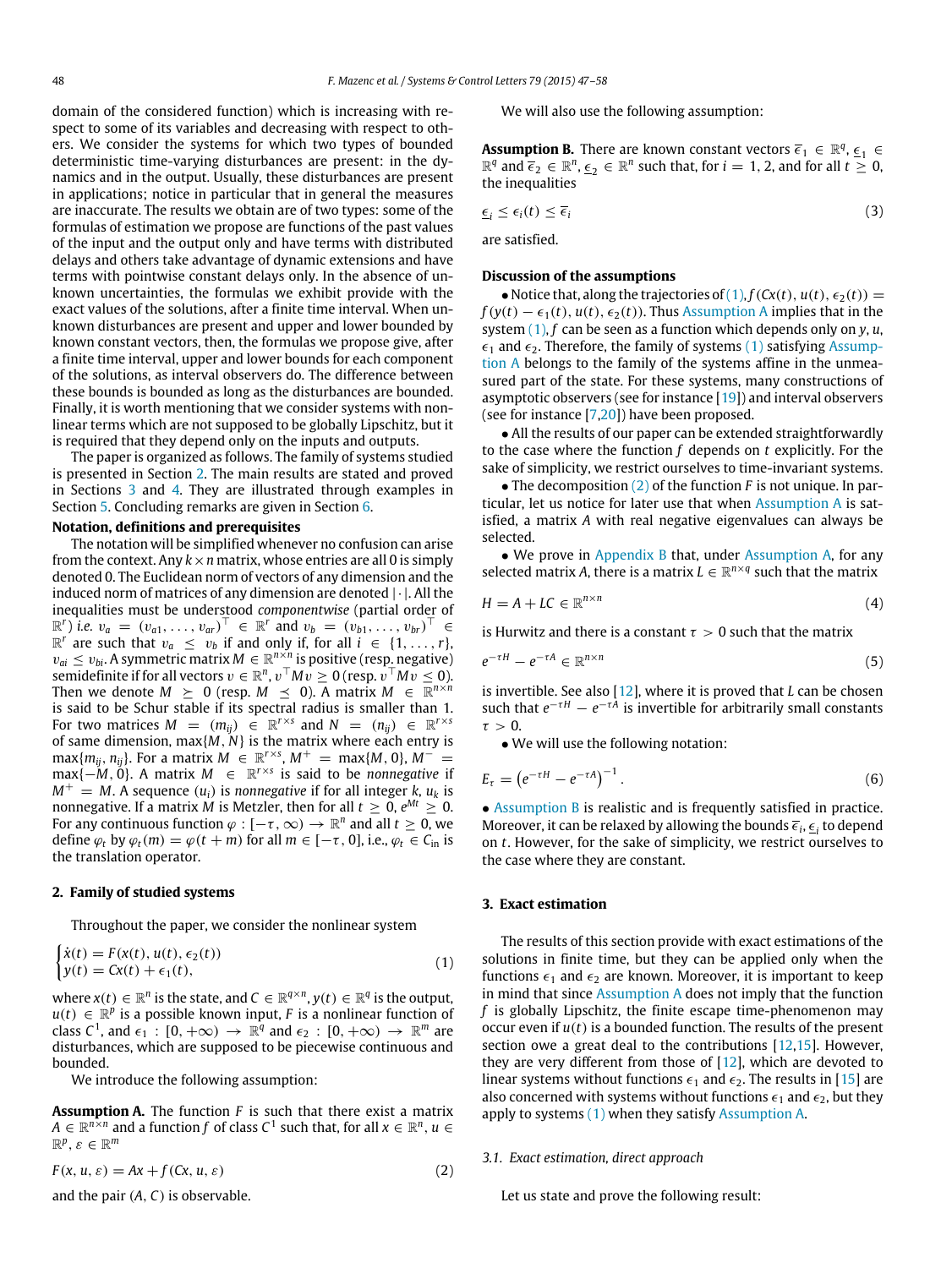<span id="page-2-3"></span>**Theorem 1.** Let the system [\(1\)](#page-1-2) satisfy [Assumption](#page-1-3) A. Let  $L \in \mathbb{R}^{n \times q}$ *and*  $\tau$  > 0 *be such that the corresponding matrix*  $e^{-\tau H} - e^{-\tau A}$ *is invertible. Then, for a given piecewise continuous input u*(*t*)*, any solution*  $x(t)$  *of the system* [\(1\)](#page-1-2) *which exists over* [0,  $+\infty$ ) *satisfies, for all t*  $>$   $\tau$ *,* 

$$
x(t) = -E_{\tau} \int_{t-\tau}^{t} e^{(t-l-\tau)A} f(y(l) - \epsilon_1(l), u(l), \epsilon_2(l)) dl
$$
  
+ 
$$
E_{\tau} \int_{t-\tau}^{t} e^{(t-l-\tau)H} [f(y(l) - \epsilon_1(l), u(l), \epsilon_2(l))
$$
  
- 
$$
-Ly(l)] dl + E_{\tau} \int_{t-\tau}^{t} e^{(t-l-\tau)H} L\epsilon_1(l) dl.
$$
 (7)

**Proof.** From the definition of the output *y* and the definition of *H*, we deduce that the system [\(1\)](#page-1-2) admits the following representations:

$$
\dot{x}(t) = Ax(t) + f(y(t) - \epsilon_1(t), u(t), \epsilon_2(t)),
$$
  
\n
$$
\dot{x}(t) = Hx(t) + f(y(t) - \epsilon_1(t), u(t), \epsilon_2(t)) - Ly(t) + L\epsilon_1(t).
$$
\n(8)

By integrating these two systems between two values  $s_1 \geq 0$  and  $s_2 \geq 0$ , we obtain the equalities

$$
x(s_1) = e^{A(s_1 - s_2)}x(s_2) + \int_{s_2}^{s_1} e^{A(s_1 - t)}f(y(t))
$$
  
\n
$$
- \epsilon_1(l), u(l), \epsilon_2(l))dl,
$$
  
\n
$$
x(s_1) = e^{H(s_1 - s_2)}x(s_2) + \int_{s_2}^{s_1} e^{H(s_1 - t)}[f(y(l) - \epsilon_1(l), u(l), \epsilon_2(l)) - ly(l) + L\epsilon_1(l)]dl.
$$
\n(9)

Now, consider a value  $t \geq \tau$ . Then selecting  $s_2 = t$  and  $s_1 = t - \tau$ , the equalities [\(9\)](#page-2-1) give

$$
x(t - \tau) = e^{-\tau A}x(t) + \int_{t}^{t-\tau} e^{(t-l-\tau)A}f(y(l)
$$
  
\n
$$
- \epsilon_1(l), u(l), \epsilon_2(l))dl,
$$
  
\n
$$
x(t - \tau) = e^{-\tau H}x(t) + \int_{t}^{t-\tau} e^{(t-l-\tau)H}[f(y(l)
$$
  
\n
$$
- \epsilon_1(l), u(l), \epsilon_2(l)) - Ly(l) + L\epsilon_1(l)]dl.
$$
\n(10)

As an immediate consequence, we have

$$
(e^{-\tau H} - e^{-\tau A}) x(t)
$$
  
= 
$$
- \int_{t-\tau}^{t} e^{(t-l-\tau)A} f(y(l) - \epsilon_1(l), u(l), \epsilon_2(l)) dl
$$
  
+ 
$$
\int_{t-\tau}^{t} e^{(t-l-\tau)H} [f(y(l) - \epsilon_1(l), u(l), \epsilon_2(l))
$$
  
- 
$$
Ly(l) + L\epsilon_1(l) ] dl.
$$
 (11)

Since  $e^{-\tau H} - e^{-\tau A}$  is invertible, we deduce that [\(7\)](#page-2-2) is satisfied.

## *3.2. Exact estimation with dynamic extensions*

The formula [\(7\)](#page-2-2) includes terms with distributed delays, which in practice can be difficult to evaluate. To overcome this drawback, we propose the result below, which relies on a formula without distributed terms. This theorem is reminiscent of the main results of [\[12,](#page-11-0)[15\]](#page-11-1).

<span id="page-2-7"></span>**Theorem 2.** *Let the system* [\(1\)](#page-1-2) *satisfy [Assumption](#page-1-3)* A*, let L and* τ *be defined as in [Theorem](#page-2-3)* 1 *and let u be a piecewise continuous function. Consider the dynamic extensions*

$$
\dot{\hat{x}}(t) = A\hat{x}(t) + f(y(t) - \epsilon_1(t), u(t), \epsilon_2(t))
$$
\n(12)

*and*

<span id="page-2-5"></span>
$$
\dot{x}_*(t) = Hx_*(t) + f(y(t) - \epsilon_1(t), u(t), \epsilon_2(t)) - Ly(t) + L\epsilon_1(t).
$$
\n(13)

*where y is the output of* [\(1\)](#page-1-2)*. Consider a solution*  $x(t)$  *of* (1) *defined over*  $[0, +\infty)$ *. Then, for all t* >  $\tau$ *,* 

<span id="page-2-9"></span>
$$
x(t) = E_{\tau} \left( e^{-H\tau} x_*(t) - x_*(t - \tau) - e^{-A\tau} \hat{x}(t) + \hat{x}(t - \tau) \right). \tag{14}
$$

<span id="page-2-2"></span>**Remark 1.** When one of the eigenvalues of the matrix *A* has a positive real part, then even when a bounded solution *x*(*t*), a bounded input  $u(t)$  and bounded functions  $\epsilon_i(t)$  are considered, the system [\(12\)](#page-2-4) admits exponentially unstable solutions. This can be a drawback in applied cases. Fortunately, as mentioned in the discussion of [Assumptions A](#page-1-3) and [B,](#page-1-5) it is always possible to choose a decomposition of *F* so that the corresponding matrix *A* has real negative eigenvalues. Notice also that in the absence of disturbance, the system [\(13\)](#page-2-5) is a classical observer for [\(1\)](#page-1-2) when *A* is Hurwitz.

**Proof.** Consider a solution  $(\hat{x}(t), x_*(t))$  of  $(12)-(13)$  $(12)-(13)$  associated with the solution  $x(t)$  defined over [0, + $\infty$ ). Then,  $f(y(t)$  –  $\epsilon_1(t)$ ,  $u(t)$ ,  $\epsilon_2(t)$ ) and  $f(y(t)-\epsilon_1(t), u(t), \epsilon_2(t))$  - Ly(t) + L $\epsilon_1(t)$  are piecewise continuous functions of *t* and are defined over  $[0, +\infty)$ . By integrating [\(12\)](#page-2-4) and [\(13\),](#page-2-5) we deduce that, for all constants  $s_1 \geq$ 0 and  $s_2 \geq 0$ , the equalities

<span id="page-2-1"></span>
$$
\hat{\mathbf{x}}(s_1) = e^{A(s_1 - s_2)}\hat{\mathbf{x}}(s_2) + \int_{s_2}^{s_1} e^{A(s_1 - l)}f(\mathbf{y}(l) - \epsilon_1(l), u(l), \epsilon_2(l))dl,
$$
\n
$$
\mathbf{x}_*(s_1) = e^{H(s_1 - s_2)}\mathbf{x}_*(s_2) + \int_{s_2}^{s_1} e^{H(s_1 - l)}[f(\mathbf{y}(l) - \epsilon_1(l), u(l), \epsilon_2(l)) - ly(l) + L\epsilon_1(l)]dl
$$
\n(15)

are satisfied. It follows that, for all  $t \geq \tau$ ,

<span id="page-2-6"></span>
$$
\int_{t-\tau}^{t} e^{A(t-\tau-l)} f(y(l) - \epsilon_1(l), u(l), \epsilon_2(l)) dl
$$
\n
$$
= e^{-A\tau} \hat{x}(t) - \hat{x}(t-\tau),
$$
\n
$$
\int_{t-\tau}^{t} e^{H(t-\tau-l)} [f(y(l) - \epsilon_1(l), u(l), \epsilon_2(l))
$$
\n
$$
-ly(l) + L\epsilon_1(l)] dl = e^{-H\tau} x_*(t) - x_*(t-\tau).
$$
\n(16)

From [\(7\)](#page-2-2) and [\(16\),](#page-2-6) it follows that, for all  $t \geq \tau$ ,

$$
E_{\tau}^{-1}x(t) = e^{-H\tau}x_*(t) - x_*(t-\tau) - e^{-A\tau}\hat{x}(t) + \hat{x}(t-\tau).
$$
 (17)

This allows us to conclude.

#### <span id="page-2-0"></span>**4. Approximate estimation**

[Theorems 1](#page-2-3) and [2](#page-2-7) give in finite time the exact value of any solution  $x(t)$  of [\(1\)](#page-1-2) that is defined for all  $t \geq 0$ . The limitation of these results is that they cannot be used when the disturbances  $\epsilon_1$ and  $\epsilon_2$  are unknown. The purpose of this section is to overcome this limitation by assuming only that the bounds  $\overline{\epsilon}_i$  and  $\underline{\epsilon}_i$  in [Assumption B](#page-1-5) are known. To the best of our knowledge no result of the type of those proposed in this section are available in the literature.

Let us recall that [Assumption A](#page-1-3) ensures that the matrix *A* in the decomposition of *F* can be chosen such that all its eigenvalues are negative real numbers, which implies that its Jordan form is Metzler and Hurwitz. Then there are an invertible matrix  $R_1 \in$  $\mathbb{R}^{n \times n}$  and a Metzler and Hurwitz matrix  $M_1 \in \mathbb{R}^{n \times n}$  such that

<span id="page-2-8"></span><span id="page-2-4"></span>
$$
M_1 = R_1 A R_1^{-1}.
$$
 (18)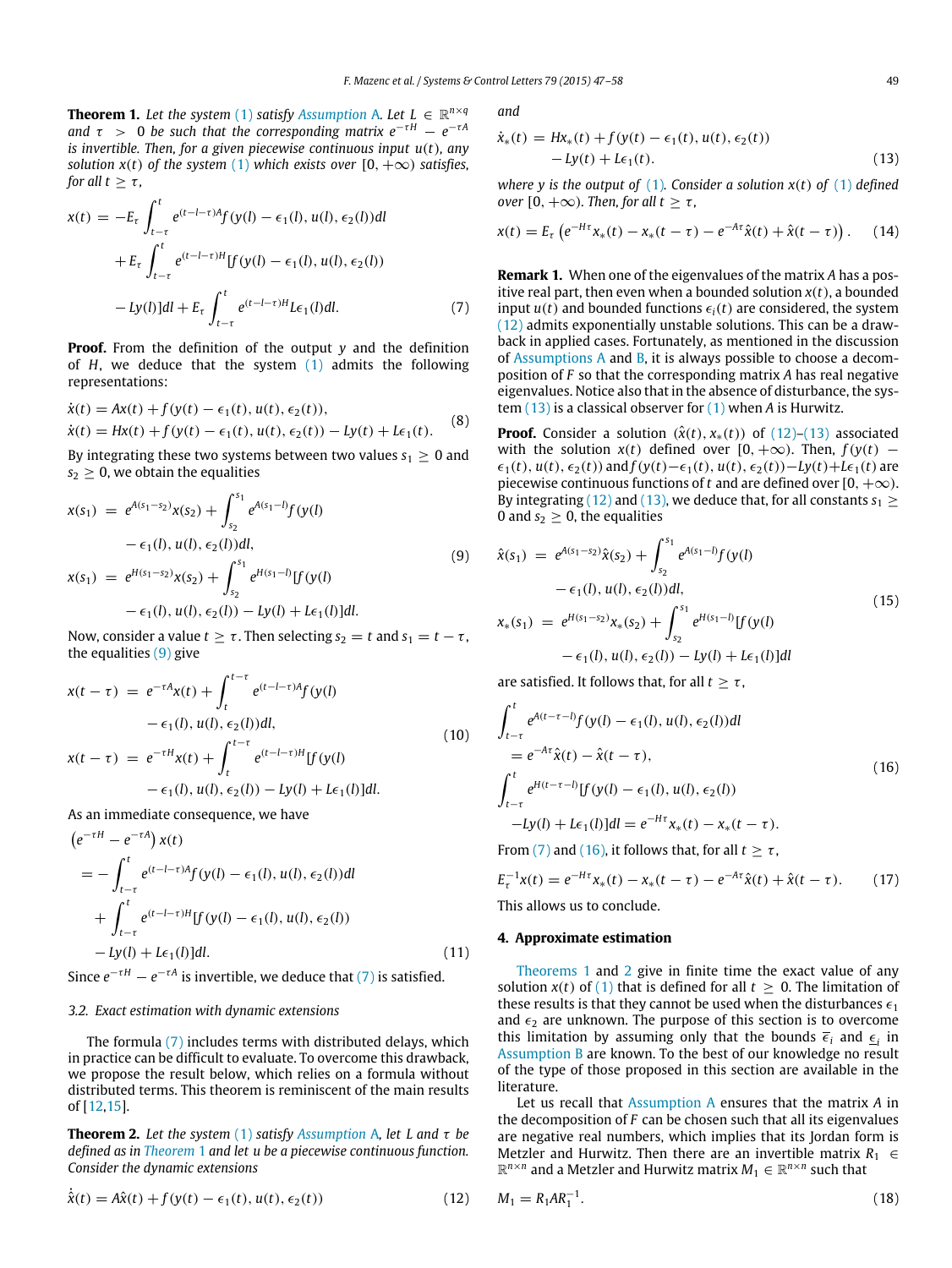For the same reason, there is a matrix  $L \in \mathbb{R}^{n \times q}$  such that the matrix

$$
H = A + LC \in \mathbb{R}^{n \times n} \tag{19}
$$

has real negative eigenvalues and then there exist an invertible  $\text{matrix } R_2 \in \mathbb{R}^{n \times n}$  and a Metzler and Hurwitz matrix  $M_2 \in \mathbb{R}^{n \times n}$ such that

$$
M_2 = R_2 H R_2^{-1}.
$$
\n(20)

In this section, we consider the case where [Assumption A](#page-1-3) is satisfied and the matrices *A* and *L* are selected as described above.

#### *4.1. Approximate estimation, direct approach*

Since the function f is of class  $C^1$ , [Lemma 2,](#page-10-8) proved in [\[18\]](#page-11-4) and recalled in [Appendix B,](#page-10-7) ensures that there are Lipschitz continuous  $\text{function } \varphi_i : \mathbb{R}^q \times \mathbb{R}^q \times \mathbb{R}^p \times \mathbb{R}^m \times \mathbb{R}^m \to \mathbb{R}^n, \ i = 1, 2, \text{such that}$ 

$$
\varphi_1(y, \epsilon_2, y, \epsilon_2, u) = -R_1 f(y, u, \epsilon_2),
$$
  
\n
$$
\varphi_2(y, \epsilon_2, y, \epsilon_2, u) = R_2 f(y, u, \epsilon_2), \quad \forall (y, u, \epsilon_2) \in \mathbb{R}^{q \times p \times m}
$$
 (21)

and  $\varphi_1(a_1, a_2, b_1, b_2, u)$  and  $\varphi_2(a_1, a_2, b_1, b_2, u)$  are increasing with respect to  $a_1$  and  $a_2$  and decreasing with respect to  $b_1$  and  $b_2$ . Next, we define the following functions for  $i = 1, 2$ .

$$
\overline{\psi}_i(y, u) = \varphi_i(y - \underline{\epsilon}_1, \overline{\epsilon}_2, y - \overline{\epsilon}_1, \underline{\epsilon}_2, u), \n\underline{\psi}_i(y, u) = \varphi_i(y - \overline{\epsilon}_1, \underline{\epsilon}_2, y - \underline{\epsilon}_1, \overline{\epsilon}_2, u),
$$
\n(22)

$$
\epsilon_3(t) = e^{-\tau M_2} R_2 L \epsilon_1(t),\tag{23}
$$

the matrices

$$
F_{\tau} = E_{\tau} R_1^{-1} e^{-\tau M_1}, \qquad G_{\tau} = E_{\tau} R_2^{-1} e^{-\tau M_2}
$$
 (24)

and the operators

$$
\overline{\mathcal{T}}_1(y_t, u_t) = F_{\tau}^+ \int_{t-\tau}^t e^{(t-l)M_1} \overline{\psi}_1(y(l), u(l)) dl \n- F_{\tau}^- \int_{t-\tau}^t e^{(t-l)M_1} \underline{\psi}_1(y(l), u(l)) dl, \n\underline{\mathcal{T}}_1(y_t, u_t) = F_{\tau}^+ \int_{t-\tau}^t e^{(t-l)M_1} \underline{\psi}_1(y(l), u(l)) dl \n- F_{\tau}^- \int_{t-\tau}^t e^{(t-l)M_1} \overline{\psi}_1(y(l), u(l)) dl, \n\overline{\mathcal{T}}_2(y_t, u_t) = G_{\tau}^+ \int_{t-\tau}^t e^{(t-l)M_2} \overline{\psi}_2(y(l), u(l)) dl \n- G_{\tau}^- \int_{t-\tau}^t e^{(t-l)M_2} \underline{\psi}_2(y(l), u(l)) dl, \n\underline{\mathcal{T}}_2(y_t, u_t) = G_{\tau}^+ \int_{t-\tau}^t e^{(t-l)M_2} \underline{\psi}_2(y(l), u(l)) dl \n- G_{\tau}^- \int_{t-\tau}^t e^{(t-l)M_2} \overline{\psi}_2(y(l), u(l)) dl, \n\overline{\mathcal{S}}(y_t, u_t) = \overline{\mathcal{T}}_1(y_t, u_t) + \overline{\mathcal{T}}_2(y_t, u_t), \n\underline{\mathcal{S}}(y_t, u_t) = \underline{\mathcal{T}}_1(y_t, u_t) + \underline{\mathcal{T}}_2(y_t, u_t).
$$

<span id="page-3-4"></span>We are ready to state and prove the following result:

**Theorem 3.** *Let the system* [\(1\)](#page-1-2) *satisfy [Assumptions](#page-1-3)* A and [B](#page-1-5) *and let the matrix A be such that, for some matrices L, M*1*, M*2*, R*1*, R*<sup>2</sup> *and a constant* τ > 0 *the equalities* [\(18\)](#page-2-8) and [\(20\)](#page-3-0) *are satisfied and E*τ *defined in* [\(6\)](#page-1-6) *is well-defined. Let u be piecewise continuous and*

*consider a solution* [\(1\)](#page-1-2) *defined over* [0,  $+\infty$ )*. Then, for all t*  $\geq \tau$ *, the inequalities*

<span id="page-3-3"></span>
$$
\underline{\mathcal{S}}(y_t, u_t) - E_\tau \int_{t-\tau}^t e^{(t-l-\tau)H} Ly(l)dl + \epsilon_S
$$
\n
$$
\leq x(t) \leq \overline{\mathcal{S}}(y_t, u_t) - E_\tau \int_{t-\tau}^t e^{(t-l-\tau)H} Ly(l)dl + \epsilon_L
$$
\n(26)

<span id="page-3-0"></span>*where*

<span id="page-3-5"></span>
$$
\epsilon_{L} = \left[ (E_{\tau} R_{2}^{-1})^{+} M_{3} (e^{-\tau M_{2}} R_{2} L)^{+} + (E_{\tau} R_{2}^{-1})^{-} M_{3} (e^{-\tau M_{2}} R_{2} L)^{-} \right] \overline{\epsilon}_{1}
$$
  
\n
$$
- \left[ (E_{\tau} R_{2}^{-1})^{+} M_{3} (e^{-\tau M_{2}} R_{2} L)^{-} + (E_{\tau} R_{2}^{-1})^{-} M_{3} (e^{-\tau M_{2}} R_{2} L)^{+} \right] \underline{\epsilon}_{1},
$$
  
\n
$$
\epsilon_{S} = \left[ (E_{\tau} R_{2}^{-1})^{+} M_{3} (e^{-\tau M_{2}} R_{2} L)^{+} + (E_{\tau} R_{2}^{-1})^{-} M_{3} (e^{-\tau M_{2}} R_{2} L)^{-} \right] \underline{\epsilon}_{1}
$$
  
\n
$$
- \left[ (E_{\tau} R_{2}^{-1})^{+} M_{3} (e^{-\tau M_{2}} R_{2} L)^{-} + (E_{\tau} R_{2}^{-1})^{-} M_{3} (e^{-\tau M_{2}} R_{2} L)^{+} \right] \overline{\epsilon}_{1},
$$
  
\n(27)

<span id="page-3-1"></span>with  $M_3 = M_2^{-1} (e^{\tau M_2} - I)$ , are satisfied.

**Proof.** From [\(7\)](#page-2-2) and the definitions of  $\varphi_1$  and  $\varphi_2$  in [\(21\),](#page-3-1) we deduce immediately that, for all  $t \geq \tau$ ,

<span id="page-3-6"></span>
$$
x(t) = E_{\tau} \int_{t-\tau}^{t} e^{(t-l-\tau)A} R_1^{-1} \varphi_1(y(l) - \epsilon_1(l), \epsilon_2(l),
$$
  
\n
$$
y(l) - \epsilon_1(l), \epsilon_2(l), u(l))dl
$$
  
\n
$$
+ E_{\tau} \int_{t-\tau}^{t} e^{(t-l-\tau)H} [R_2^{-1} \varphi_2(y(l) - \epsilon_1(l),
$$
  
\n
$$
\epsilon_2(l), y(l) - \epsilon_1(l), \epsilon_2(l), u(l)) - Ly(l)dl
$$
  
\n
$$
+ E_{\tau} \int_{t-\tau}^{t} e^{(t-l-\tau)H} L\epsilon_1(l)dl.
$$
\n(28)

From [\(18\)](#page-2-8) and [\(20\),](#page-3-0) it follows that

$$
x(t) = F_{\tau} \int_{t-\tau}^{t} e^{(t-l)M_1} \varphi_1(y(l) - \epsilon_1(l), \epsilon_2(l),
$$
  
\n
$$
y(l) - \epsilon_1(l), \epsilon_2(l), u(l))dl
$$
  
\n
$$
+ G_{\tau} \int_{t-\tau}^{t} e^{(t-l)M_2} \varphi_2(y(l) - \epsilon_1(l), \epsilon_2(l),
$$
  
\n
$$
y(l) - \epsilon_1(l), \epsilon_2(l), u(l))dl - E_{\tau} \int_{t-\tau}^{t} e^{(t-l-\tau)H} Ly(l)dl
$$
  
\n
$$
+ E_{\tau} R_2^{-1} \int_{t-\tau}^{t} e^{(t-l)M_2} \epsilon_3(l)dl.
$$
\n(29)

<span id="page-3-2"></span>From [Assumption B](#page-1-5) and the monotonicity properties of the functions  $\varphi_1$  and  $\varphi_2$ , it follows that, for  $i = 1, 2$ , the inequalities

$$
\underline{\psi}_i(y(t), u(t)) \le \varphi_i(y(t) - \epsilon_1(t), \epsilon_2(t), y(t) - \epsilon_1(t), \epsilon_2(t), u(t))
$$
\n
$$
\le \overline{\psi}_i(y(t), u(t)) \tag{30}
$$

hold for all  $t \geq 0$ . Using the fact that the matrices  $M_1$  and  $M_2$  are Metzler and the definitions of  $\underline{\psi}_i$  and  $\overline{\psi}_i$ , it follows that, for  $i = 1, 2$ , and all  $t \geq \tau$ , the inequalities

$$
\int_{t-\tau}^{t} e^{(t-\iota)M_{i}} \underline{\psi}_{i}(y(l), u(l))dl \le \int_{t-\tau}^{t} e^{(t-\iota)M_{i}} \varphi_{i}(\cdot)dl
$$
\n
$$
\le \int_{t-\tau}^{t} e^{(t-\iota)M_{i}} \overline{\psi}_{i}(y(l), u(l))dl \qquad (31)
$$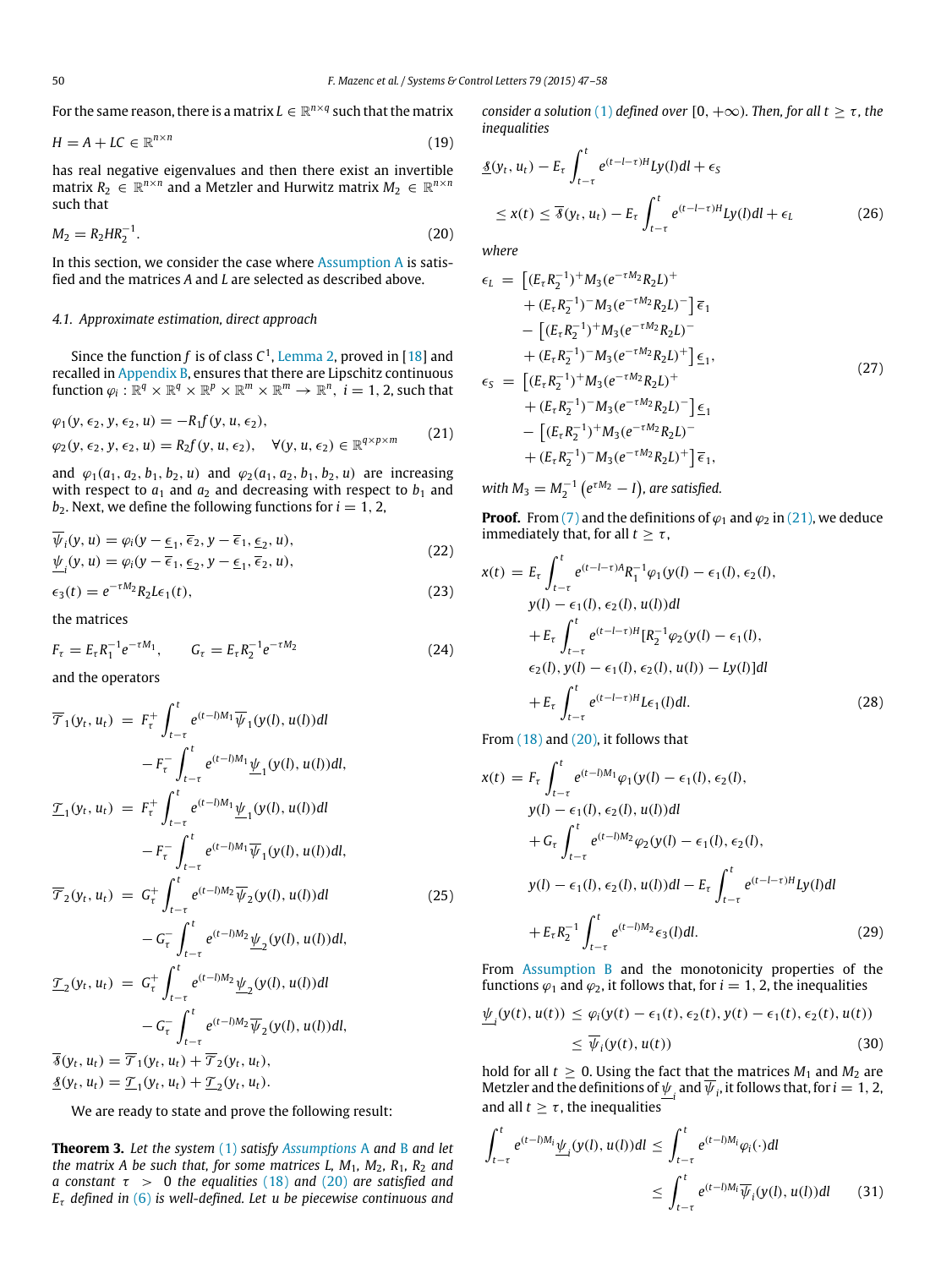with  $φ<sub>i</sub>(⋅) = φ<sub>i</sub>(y(l) − ε<sub>1</sub>(l), ε<sub>2</sub>(l), y(l) − ε<sub>1</sub>(l), ε<sub>2</sub>(l), u(l))$  are satisfied. We deduce easily that for all  $t \geq \tau$ ,

$$
\underline{\mathcal{T}}_1(y_t, u_t) \le F_\tau \int_{t-\tau}^t e^{(t-\delta)M_1} \varphi_1(\cdot) dl \le \overline{\mathcal{T}}_1(y_t, u_t),
$$
\n
$$
\underline{\mathcal{T}}_2(y_t, u_t) \le G_\tau \int_{t-\tau}^t e^{(t-\delta)M_2} \varphi_2(\cdot) dl \le \overline{\mathcal{T}}_2(y_t, u_t).
$$
\n(32)

In [Appendix A,](#page-9-0) we prove that, for all  $t \geq \tau$ ,

$$
\epsilon_{S} \le E_{\tau} R_{2}^{-1} \int_{t-\tau}^{t} e^{(t-l)M_{2}} \epsilon_{3}(l) dl \le \epsilon_{L}.
$$
\n(33)

It follows from  $(29)$ ,  $(32)$  and  $(33)$  that  $(26)$  is satisfied.

# *4.2. Approximate estimation with dynamic extensions*

The motivations of [Theorem 2](#page-2-7) also motivate the following result:

<span id="page-4-6"></span>**Theorem 4.** *Let the system* [\(1\)](#page-1-2) *satisfy the conditions in [Theorem](#page-3-4)* 3*. Let u*(*t*) *be piecewise continuous and consider a solution* [\(1\)](#page-1-2) *defined over* [0, +∞)*. Let us introduce several dynamic extensions:*

$$
\dot{z}_a(t) = Hz_a(t) + Ly(t), \n\dot{z}_b(t) = M_1z_b(t) + \overline{\psi}_1(y(t), u(t)), \n\dot{z}_c(t) = M_1z_c(t) + \underline{\psi}_1(y(t), u(t)), \n\dot{z}_d(t) = M_2z_d(t) + \overline{\psi}_2(y(t), u(t)), \n\dot{z}_e(t) = M_2z_e(t) + \underline{\psi}_2(y(t), u(t)),
$$
\n(34)

*where y and u are the output and input in* [\(1\)](#page-1-2). Then, for all  $t \geq \tau$ , the *inequalities*

$$
\underline{\mathcal{V}}(Z_t) \leq x(t) \leq \overline{\mathcal{V}}(Z_t) \tag{35}
$$

*with*  $Z = (z_a, z_b, z_c, z_d, z_e)$  *and* 

$$
\overline{\mathcal{V}}(Z_t) = F_{\tau}^+ \left[ z_b(t) - e^{\tau M_1} z_b(t - \tau) \right] \n+ F_{\tau}^- \left[ e^{\tau M_1} z_c(t - \tau) - z_c(t) \right] \n+ G_{\tau}^+ \left[ z_d(t) - e^{\tau M_2} z_d(t - \tau) \right] \n+ G_{\tau}^- \left[ e^{\tau M_2} z_e(t - \tau) - z_e(t) \right] \n+ E_{\tau} e^{-\tau H} \left[ e^{\tau H} z_a(t - \tau) - z_a(t) \right] + \epsilon_L,
$$
\n(36)

$$
\underline{\mathcal{V}}(Z_t) = F_{\tau}^+ \left[ z_c(t) - e^{\tau M_1} z_c(t - \tau) \right] \n+ F_{\tau}^- \left[ e^{\tau M_1} z_b(t - \tau) - z_b(t) \right] \n+ (G_{\tau})^+ \left[ z_e(t) - e^{\tau M_2} z_e(t - \tau) \right] \n+ G_{\tau}^- \left[ e^{\tau M_2} z_d(t - \tau) - z_d(t) \right] \n+ F_{\tau} e^{-\tau H} \left[ e^{\tau H} z_a(t - \tau) - z_a(t) \right] + \epsilon_s,
$$
\n(37)

*where*  $\epsilon_s$  *and*  $\epsilon_l$  *are the constants given in* [\(27\)](#page-3-5)*, are satisfied.* 

**Proof.** Consider a solution  $x(t)$  of [\(1\)](#page-1-2) defined over [0,  $+\infty$ ). Since *y* and *u* are bounded on any compact time interval, by integrating [\(34\),](#page-4-3) we obtain, for all  $t \geq \tau$ ,

$$
z_a(t) = e^{\tau H} z_a(t - \tau) + \int_{t-\tau}^t e^{(t-\tau)H} L y(l) dl,
$$
  
\n
$$
z_b(t) = e^{\tau M_1} z_b(t - \tau) + \int_{t-\tau}^t e^{(t-\tau)M_1} \overline{\psi}_1(y(l), u(l)) dl,
$$
  
\n
$$
z_c(t) = e^{\tau M_1} z_c(t - \tau) + \int_{t-\tau}^t e^{(t-\tau)M_1} \underline{\psi}_1(y(l), u(l)) dl,
$$
\n(38)

$$
z_d(t) = e^{\tau M_2} z_d(t - \tau) + \int_{t-\tau}^t e^{(t-\tau)M_2} \overline{\psi}_2(y(t), u(t)) dt,
$$
  

$$
z_e(t) = e^{\tau M_2} z_e(t - \tau) + \int_{t-\tau}^t e^{(t-\tau)M_2} \underline{\psi}_2(y(t), u(t)) dt.
$$

These equalities rewrite as

<span id="page-4-1"></span>
$$
\int_{t-\tau}^{t} e^{(t-l)H}Ly(l)dl = z_a(t) - e^{\tau H}z_a(t-\tau),
$$
\n
$$
\int_{t-\tau}^{t} e^{(t-l)M_1} \overline{\psi}_1(y(l), u(l))dl = z_b(t) - e^{\tau M_1}z_b(t-\tau),
$$
\n
$$
\int_{t-\tau}^{t} e^{(t-l)M_1} \underline{\psi}_1(y(l), u(l))dl = z_c(t) - e^{\tau M_1}z_c(t-\tau),
$$
\n
$$
\int_{t-\tau}^{t} e^{(t-l)M_2} \overline{\psi}_2(y(l), u(l))dl = z_d(t) - e^{\tau M_2}z_d(t-\tau),
$$
\n
$$
\int_{t-\tau}^{t} e^{(t-l)M_2} \underline{\psi}_2(y(l), u(l))dl = z_e(t) - e^{\tau M_2}z_e(t-\tau).
$$
\n(39)

<span id="page-4-4"></span><span id="page-4-2"></span>It follows that, for all  $t > \tau$ , the equalities

<span id="page-4-3"></span>
$$
\overline{\mathcal{T}}_1(y_t, u_t) = F_{\tau}^+ [z_b(t) - e^{\tau M_1} z_b(t - \tau)] \n+ F_{\tau}^- [e^{\tau M_1} z_c(t - \tau) - z_c(t)], \n\underline{\mathcal{T}}_1(y_t, u_t) = F_{\tau}^+ [z_c(t) - e^{\tau M_1} z_c(t - \tau)] \n+ F_{\tau}^- [e^{\tau M_1} z_b(t - \tau) - z_b(t)], \n\overline{\mathcal{T}}_2(y_t, u_t) = G_{\tau}^+ [z_d(t) - e^{\tau M_2} z_d(t - \tau)] \n+ G_{\tau}^- [e^{\tau M_2} z_e(t - \tau) - z_e(t)], \n\underline{\mathcal{T}}_2(y_t, u_t) = G_{\tau}^+ [z_e(t) - e^{\tau M_2} z_e(t - \tau)] \n+ G_{\tau}^- [e^{\tau M_2} z_d(t - \tau) - z_d(t)] \n- E_{\tau} \int_{t - \tau}^t e^{(t - l - \tau)H} I y(l) dl \n= - E_{\tau} e^{-\tau H} [z_a(t) - e^{\tau H} z_a(t - \tau)].
$$
\n(40)

<span id="page-4-5"></span>are satisfied. Evidently, [Theorem 3](#page-3-4) applies. Then from the inequalities  $(26)$  and the equalities  $(40)$ , we deduce that the inequalities [\(35\)](#page-4-5) are satisfied.

#### <span id="page-4-0"></span>**5. Illustration**

## *5.1. First example*

In this section, we illustrate [Theorems 2](#page-2-7) and [4](#page-4-6) with the two dimensional system:

$$
\begin{cases}\n\dot{x}_1 = x_2 + x_1^2 \sin(x_1) + \epsilon_2, \\
\dot{x}_2 = x_1^2 \sin(x_1) + \epsilon_2, \\
y = x_1 + \epsilon_1.\n\end{cases}
$$
\n(41)

This system is of the form  $(1)$  with  $C = (1 \ 0)$ . Notice that the function  $x_1^2 \sin(x_1)$  is not globally Lipschitz. We can choose

$$
A = \begin{bmatrix} -\frac{5}{2} & 1 \\ -\frac{3}{2} & 0 \end{bmatrix}, \qquad f(y, u, \epsilon_2) = \begin{pmatrix} y^2 \sin(y) + \frac{5}{2}y + \epsilon_2 \\ y^2 \sin(y) + \frac{3}{2}y + \epsilon_2 \end{pmatrix}. \tag{42}
$$

Notice that *A* is Hurwitz, the pair (*A*, *C*) is observable and the function  $f$  is of class  $C^1$ . Next, let us determine suitable matrices  $M_1$  and  $M_2$ . Let

$$
R_1 = \begin{bmatrix} 3 & -2 \\ -2 & 2 \end{bmatrix}
$$
  
Then  

$$
R_1^{-1} = \begin{bmatrix} 1 & 1 \\ 1 & \frac{3}{2} \end{bmatrix}
$$
  
and

<span id="page-4-7"></span>.

 $R_1AR_1^{-1} = M_1$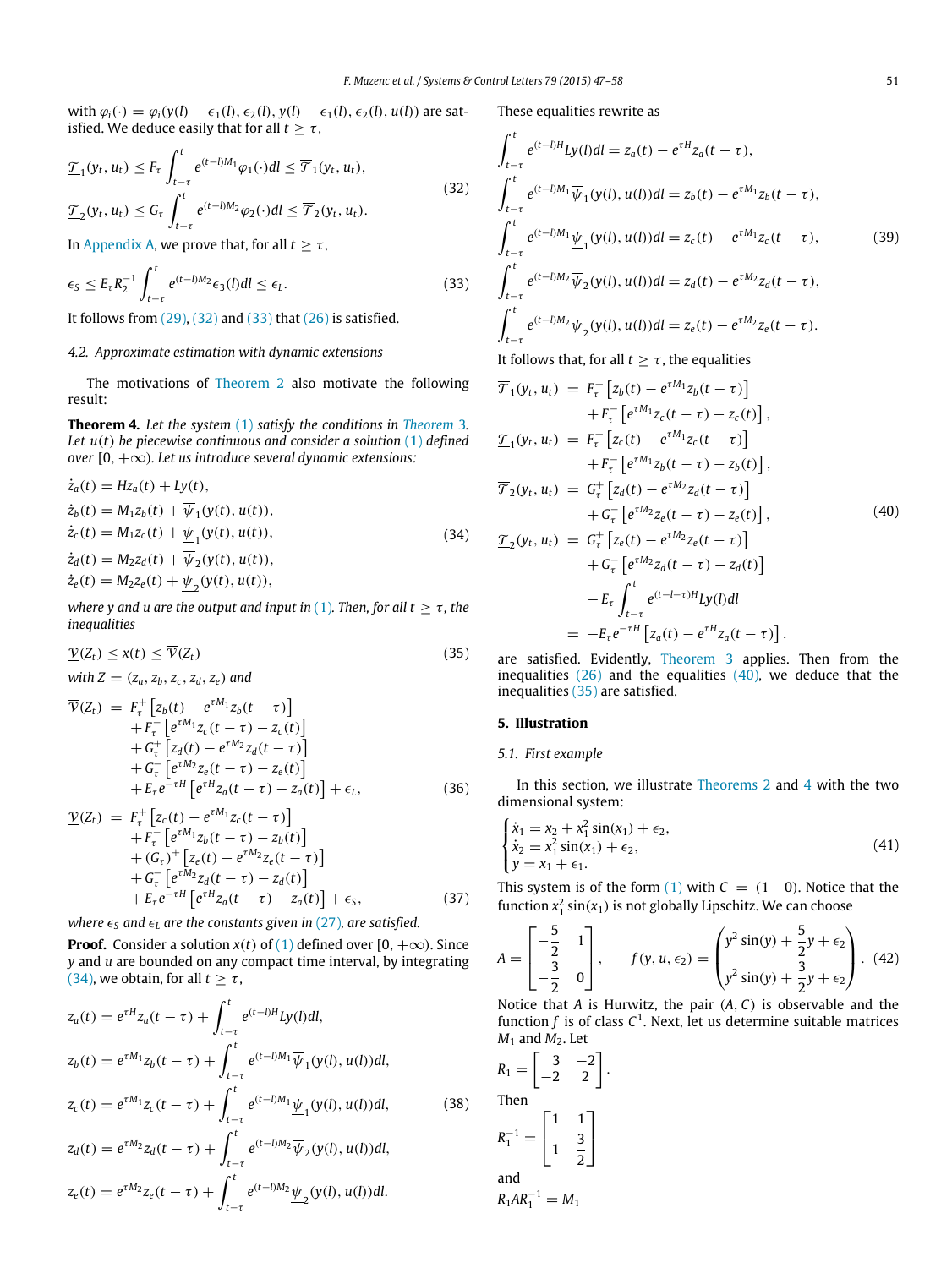with

$$
M_1 = \begin{bmatrix} -\frac{3}{2} & 0 \\ 0 & -1 \end{bmatrix}.
$$
  
\nSelecting  $L = -\begin{pmatrix} \frac{5}{2} \\ \frac{9}{2} \end{pmatrix}$ , we obtain  
\n
$$
H = \begin{bmatrix} -5 & 1 \\ -6 & 0 \end{bmatrix}.
$$
  
\nNotice that  
\n
$$
R_2 = \begin{bmatrix} -2 & 1 \\ 3 & -1 \end{bmatrix}
$$
 (43)

is such that  $R_2^{-1} = \begin{bmatrix} 1 & 1 \\ 3 & 2 \end{bmatrix}$  and

$$
R_2 H R_2^{-1} = M_2 \tag{44}
$$
  
with

$$
M_2 = \begin{bmatrix} -2 & 0 \\ 0 & -3 \end{bmatrix}.
$$
 (45)

Next, let us check the invertibility of the following matrix:

$$
e^{-\tau H} - e^{-\tau A} = R_2^{-1} e^{-\tau M_2} R_2 - R_1^{-1} e^{-\tau M_1} R_1
$$
  
= 
$$
\begin{bmatrix} 3e^{3\tau} - 2e^{2\tau} - 3e^{\frac{3\tau}{2}} + 2e^{\tau} & e^{2\tau} - e^{3\tau} + 2e^{\frac{3\tau}{2}} - 2e^{\tau} \\ 6e^{3\tau} - 6e^{2\tau} - 3e^{\frac{3\tau}{2}} + 3e^{\tau} & 3e^{2\tau} - 2e^{3\tau} + 2e^{\frac{3\tau}{2}} - 3e^{\tau} \end{bmatrix} . (46)
$$

This matrix is invertible when  $\tau$  is sufficiently large. Therefore Assumption A2 is satisfied. Defining

$$
\delta_{\tau} = \det(e^{-\tau H} - e^{-\tau A}),\tag{47}
$$

we have

$$
\delta_{\tau} = 2e^{4\tau} - 3e^{3\tau} + e^{5\tau} + e^{\frac{5\tau}{2}} + 2e^{\frac{7\tau}{2}} - 3e^{\frac{9\tau}{2}}.
$$
 (48)

Then,

$$
E_{\tau} = (e^{-\tau H} - e^{-\tau A})^{-1}
$$
\n
$$
= \begin{bmatrix}\n\frac{4e^{\frac{\tau}{2}} + 2e^{\tau} + 3}{e^{2\tau} - e^{3\tau} - e^{\frac{3\tau}{2}} + e^{\frac{5\tau}{2}}} & -\frac{2e^{\frac{\tau}{2}} + e^{\tau} + 2}{e^{2\tau} - e^{3\tau} - e^{\frac{3\tau}{2}} + e^{\frac{5\tau}{2}}}\n\end{bmatrix} \cdot (49)
$$
\n
$$
= \begin{bmatrix}\n\frac{-3\left(2e^{\frac{3\tau}{2}} + 2e^{\tau} - 1\right)}{2e^{2\tau} - 2e^{3\tau} - e^{\frac{3\tau}{2}} + e^{\frac{7\tau}{2}}}\n\end{bmatrix} \cdot (49)
$$

We apply [Theorem 2](#page-2-7) with  $\epsilon_1(t) = \frac{1}{9} \sin(t)$ ,  $\epsilon_2(t) = \frac{1}{2} \sin(t^2)$ . We obtain the output *y*(*t*) shown in [Fig. 1](#page-5-0) for the initial values  $x_1(0) = 2.3$  and  $x_2(0) = 1$ 

First, we implement the dynamic extensions  $\hat{x}$  and  $x_*$  given respectively by Eqs. [\(12\)](#page-2-4) and [\(13\).](#page-2-5) Then, for different values of the delay  $\tau$ , we implement the exact estimation of the stat  $x$  given by [\(14\).](#page-2-9)

## **Numerical examples and simulation results:**

• Choosing  $\tau = 0.1$ , for  $t \ge 0.1$ , the exact estimation given by [\(14\)](#page-2-9) is equivalent to

$$
x(t) = 104 \begin{bmatrix} -0.1774 & 0.0995 \\ -3.8992 & 2.1813 \end{bmatrix} x_*(t)
$$
  
- 10<sup>4</sup> \begin{bmatrix} -0.1775 & 0.0995 \\ -3.8992 & 2.1812 \end{bmatrix} \hat{x}(t)  
+ 10<sup>4</sup> \begin{bmatrix} -0.1503 & 0.0831 \\ -3.3007 & 1.8220 \end{bmatrix}  
× (\hat{x}(t - 0.1) - x\_\*(t - 0.1)). (50)

<span id="page-5-0"></span>

**Fig. 1.** The perturbed output  $y(t)$  of system [\(41\).](#page-4-7)

• Choosing  $\tau = 0.5$ , then

$$
x(t) = \begin{bmatrix} -66.11 & 38.80 \\ -405.89 & 234.66 \end{bmatrix} x_*(t) - \begin{bmatrix} -67.11 & 38.80 \\ -405.89 & 233.66 \end{bmatrix} \hat{x}(t) + \begin{bmatrix} -29.31 & 15.94 \\ -176.86 & 95.51 \end{bmatrix} (\hat{x}(t - 0.5) - x_*(t - 0.5)) . (51)
$$

• Choosing  $\tau = 1$ , then

$$
x(t) = \begin{bmatrix} -14.61 & 9.31 \\ -64.65 & 39.45 \end{bmatrix} x_*(t) - \begin{bmatrix} -15.61 & 9.31 \\ -64.65 & 38.45 \end{bmatrix} \hat{x}(t) + \begin{bmatrix} -3.01 & 1.60 \\ -12.40 & 6.56 \end{bmatrix} (\hat{x}(t-1) - x_*(t-1)).
$$
 (52)

[Fig. 2](#page-6-0) illustrates these 3 numerical examples. We observe that the estimation is exact for all  $t > \tau$ .

Now, we assume that [Assumption B](#page-1-5) is satisfied and apply [Theorem 4.](#page-4-6) We have

$$
-R_1 f(y, u, \epsilon_2) = \begin{bmatrix} -3 & 2 \\ 2 & -2 \end{bmatrix} \begin{pmatrix} y^2 \sin(y) + \frac{5}{2}y + \epsilon_2 \\ y^2 \sin(y) + \frac{3}{2}y + \epsilon_2 \end{pmatrix}
$$

$$
= \begin{pmatrix} -y^2 \sin(y) - \frac{9}{2}y - \epsilon_2 \\ 2y \end{pmatrix}.
$$
(53)

Therefore  $-R_1f(y, u, \epsilon_2) = \varphi_1(y, \epsilon_2, y, \epsilon_2)$  with

 $\varphi_1(a_1, a_2, b_1, b_2)$ 

$$
= \begin{pmatrix} 2a_1^3 + 2a_1 - a_1^2 \sin(a_1) - 2b_1^3 - \frac{13}{2}b_1 - b_2 \\ 2a_1 \end{pmatrix}.
$$
 (54)

We also have

$$
R_2 f(y, u, \epsilon_2) = \begin{bmatrix} -2 & 1 \\ 3 & -1 \end{bmatrix} \begin{pmatrix} y^2 \sin(y) + \frac{5}{2}y + \epsilon_2 \\ y^2 \sin(y) + \frac{3}{2}y + \epsilon_2 \end{pmatrix}
$$
  
= 
$$
\begin{pmatrix} -y^2 \sin(y) - \frac{7}{2}y - \epsilon_2 \\ 2y^2 \sin(y) + 6y + 2\epsilon_2 \end{pmatrix}.
$$
 (55)

Therefore  $R_2 f(y, u, \epsilon_2) = \varphi_2(y, \epsilon_2, y, \epsilon_2)$  with  $\varphi_2(a_1, a_2, b_1, b_2)$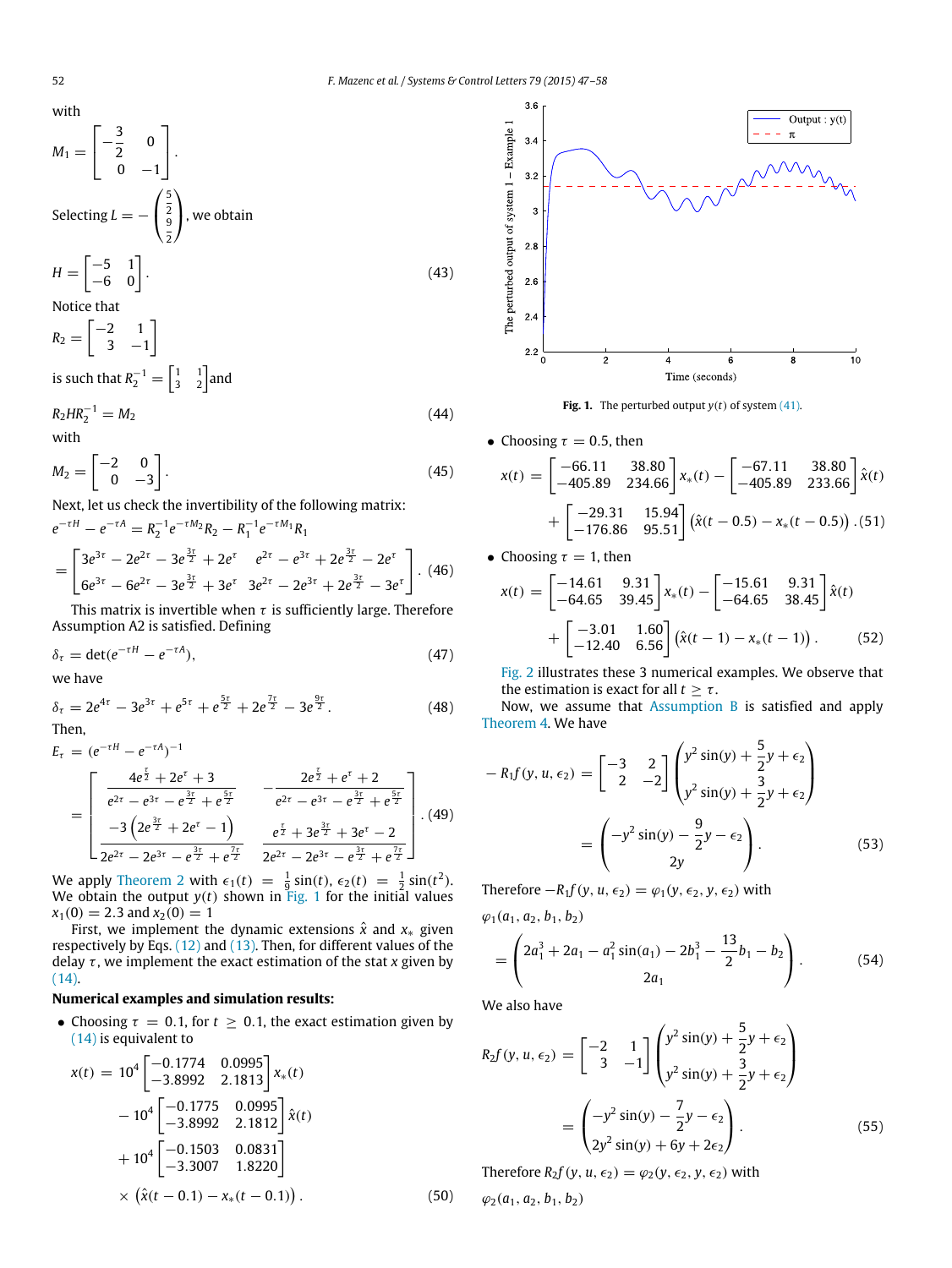<span id="page-6-0"></span>

**Fig. 2.** The errors between the real state and the exact estimation for  $\tau = 0.1$ ,  $\tau = 0.5$  and  $\tau = 1$ .

$$
= \begin{pmatrix} 2a_1^3 + 2a_1 - a_1^2 \sin(a_1) - 2b_1^3 - \frac{11}{2}b_1 - b_2 \\ 2a_1^3 + 8a_1 - 2b_1^3 - 2b_1 + 2a_1^2 \sin(a_1) + 2a_2 \end{pmatrix}.
$$
 (56)

Both  $\varphi_1$  and  $\varphi_2$  satisfy the required monotonicity properties.

For  $i = 1, 2$ , we assume that  $\overline{\epsilon}_i = -\overline{\epsilon}_i$ . Then Eqs. [\(57\)–\(60\)](#page-7-0) are given in [Box I.](#page-7-1) Now, we have

$$
F_{\tau} = E_{\tau} R_1^{-1} e^{-\tau M_1}, \tag{61}
$$

$$
G_{\tau} = E_{\tau} R_2^{-1} e^{-\tau M_2}, \tag{62}
$$

$$
M_3 = \begin{bmatrix} -\frac{1}{2} & 0 \\ 0 & -\frac{1}{3} \end{bmatrix} \begin{bmatrix} e^{-2\tau} - 1 & 0 \\ 0 & e^{-3\tau} - 1 \end{bmatrix}
$$

$$
= \begin{bmatrix} \frac{1 - e^{-2\tau}}{2} & 0 \\ 0 & \frac{1 - e^{-3\tau}}{3} \end{bmatrix}.
$$
(63)

We implement the dynamic extensions  $z_a$ ,  $z_b$ ,  $z_c$ ,  $z_d$  and  $z_e$  given by Eqs. [\(34\),](#page-4-3) as well as the lower and upper bounds dynamics given by [\(35\).](#page-4-5) [Figs. 3](#page-7-2) and [4](#page-7-3) illustrate our results for several values of  $\overline{\epsilon}_1$ ,  $\overline{\epsilon}_2$  and  $\tau$ .

#### *5.2. Second example*

In this section, we illustrate our results with the model of electromechanical system described in [\[21\]](#page-11-7):

$$
\begin{cases}\n\dot{x}_1 = x_2, \\
\dot{x}_2 = b_1 x_3 - a_1 \sin(x_1) - a_2 x_2, \\
\dot{x}_3 = b_0 u - a_3 x_2 - a_4 x_3,\n\end{cases}
$$
\n(64)

with  $x = (x_1, x_2, x_3) \in \mathbb{R}^3$ , with the output  $y = x_1$  and where the *b<sup>i</sup>* 's and the *a<sup>i</sup>* 's are positive real numbers. Assuming that the variable  $x_1$  measured is realistic from an applied point of view because  $x_1$  represents the angular motor position of the device.

We let  $b_0 = 40$ ,  $b_1 = 15$ ,  $a_1 = 35$ ,  $a_2 = 1$ ,  $a_3 = 36.4$  and  $a_4$  = 200. These values are close to the numerical values given in  $[21]$ . With the notation of the previous sections, we can choose

$$
A = \begin{bmatrix} -2 & 1 & 0 \\ 0 & -1 & 15 \\ 0 & -36.4 & -200 \end{bmatrix}, \qquad f(y, u) = \begin{pmatrix} 2y \\ -35\sin(y) \\ 40u \end{pmatrix}. \tag{65}
$$

Selecting

$$
L = -\begin{pmatrix} 8\\1\\1 \end{pmatrix} \tag{66}
$$

we obtain

$$
H = \begin{bmatrix} -10 & 1 & 0 \\ -1 & -1 & 15 \\ -1 & -36.4 & -200 \end{bmatrix}.
$$
 (67)

Then

$$
M_1 = R_1 A R_1^{-1} = \begin{bmatrix} -2 & 0 & 0 \\ 0 & -3.7826 & 0 \\ 0 & 0 & -197.2174 \end{bmatrix}
$$
 (68)

and

$$
M_2 = R_2 H R_2^{-1} = \begin{bmatrix} -9.8186 & 0 & 0 \\ 0 & -3.9635 & 0 \\ 0 & 0 & -197.2179 \end{bmatrix}
$$
 (69)

with

$$
R_1 = \begin{bmatrix} 1 & 0.5690 & 0.0431 \\ 0 & 1.1782 & 0.0901 \\ 0 & 0.1887 & 1.0173 \end{bmatrix},
$$
  
\n
$$
R_2 = \begin{bmatrix} -1.0485 & 0.1763 & 0.0139 \\ -0.1922 & 1.0779 & 0.0825 \\ 0.0064 & 0.1887 & 1.0173 \end{bmatrix}.
$$
 (70)

Choosing  $\tau = 0.1$ , [Theorem 2](#page-2-7) gives the exact estimate of the state *x*(*t*) for  $t \geq 0.1$ :

$$
x(t) = 10^{3} \begin{bmatrix} 0.0032 & 0.0159 & 0.1891 \\ 0.4214 & -2.5809 & 6.0261 \\ -0.0782 & 0.4788 & -1.1179 \end{bmatrix} x_{*}(t)
$$
  

$$
-10^{3} \begin{bmatrix} 0.0022 & 0.0159 & 0.1891 \\ 0.4214 & -2.5819 & 6.0261 \\ -0.0782 & 0.4788 & -1.1189 \end{bmatrix} \hat{x}(t)
$$
  

$$
+10^{3} \begin{bmatrix} 0.0018 & -0.0131 & -0.0010 \\ 0.3450 & -2.5390 & -0.1942 \\ -0.0640 & 0.4710 & 0.0360 \end{bmatrix}
$$
  

$$
\times (\hat{x}(t - 0.1) - x_{*}(t - 0.1)), \qquad (71)
$$

<span id="page-6-1"></span>where  $\hat{x}(t)$  and  $x_*(t)$  are the solutions of the dynamic extensions given by  $(12)$  and  $(13)$  with the matrices and functions we have selected in this section. We considered the case where the input is  $u(t) = (2t + 1) \sin(50t)$  and obtained the simulations (see [Fig. 5\)](#page-7-4).

Now, we add to the example  $(64)$  some disturbances: we consider:

<span id="page-6-2"></span>
$$
\begin{cases}\n\dot{x}_1 = x_2 + \epsilon_2, \\
\dot{x}_2 = b_1 x_3 - a_1 \sin(x_1) - a_2 x_2 + \epsilon_2, \\
\dot{x}_3 = b_0 u - a_3 x_2 - a_4 x_3 + \epsilon_2, \\
y = x_1 + \epsilon_1,\n\end{cases}
$$
\n(72)

under [Assumption B.](#page-1-5) Moreover, for the numerical implementation, we suppose that, for all  $t \ge 0$  and  $i \in \{1, 2\}, \overline{\epsilon}_i \ge 0, \epsilon_i(t) =$  $\overline{\epsilon}_i$  sin( $t^2$ ) and  $\underline{\epsilon}_i = -\overline{\epsilon}_i$ .

For the values of  $a_1$ ,  $a_2$ ,  $a_3$ ,  $a_4$ ,  $b_0$ ,  $b_1$  indicated above and the matrix *A* given in [\(65\),](#page-6-2) the corresponding function *f* is

$$
f(y, u, \epsilon_2) = \begin{pmatrix} 2y + \epsilon_2 \\ -35\sin(y) + \epsilon_2 \\ 40u + \epsilon_2 \end{pmatrix}.
$$
 (73)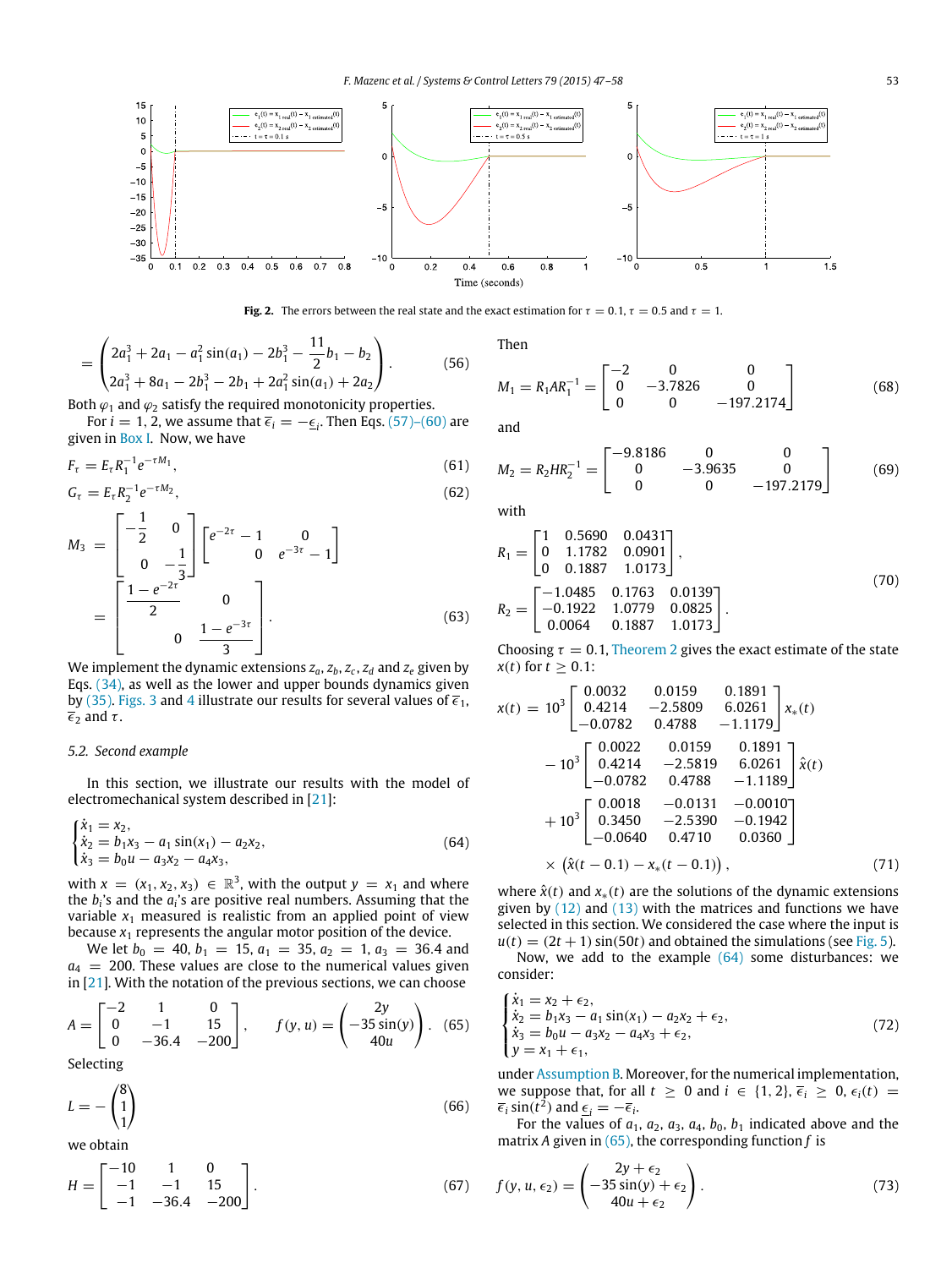<span id="page-7-1"></span>
$$
\overline{\psi}_1(y) = \begin{pmatrix} 2(y + \overline{\epsilon}_1)^3 + 2(y + \overline{\epsilon}_1) - (y + \overline{\epsilon}_1)^2 \sin(y + \overline{\epsilon}_1) - 2(y - \overline{\epsilon}_1)^3 - \frac{13}{2}(y - \overline{\epsilon}_1) - \underline{\epsilon}_2 \\ 2(y + \overline{\epsilon}_1) \end{pmatrix},\tag{57}
$$

$$
\underline{\psi}_1(y) = \begin{pmatrix} 2(y - \overline{\epsilon}_1)^3 + 2(y - \overline{\epsilon}_1) - (y - \overline{\epsilon}_1)^2 \sin(y - \overline{\epsilon}_1) - 2(y + \overline{\epsilon}_1)^3 - \frac{13}{2}(y + \overline{\epsilon}_1) - \overline{\epsilon}_2 \\ 2(y - \overline{\epsilon}_1) \end{pmatrix},\tag{58}
$$

$$
\overline{\psi}_2(y) = \begin{pmatrix} 2(y + \overline{\epsilon}_1)^3 + 2(y + \overline{\epsilon}_1) - (y + \overline{\epsilon}_1)^2 \sin(y + \overline{\epsilon}_1) - 2(y - \overline{\epsilon}_1)^3 - \frac{11}{2}(y - \overline{\epsilon}_1) - \underline{\epsilon}_2 \\ 2(y + \overline{\epsilon}_1)^3 + 8(y + \overline{\epsilon}_1) - 2(y - \overline{\epsilon}_1)^3 - 2(y - \overline{\epsilon}_1) + 2(y + \overline{\epsilon}_1)^2 \sin(y + \overline{\epsilon}_1) + 2\overline{\epsilon}_2 \end{pmatrix},
$$
\n(59)

<span id="page-7-2"></span>
$$
\underline{\psi}_2(y) = \begin{pmatrix} 2(y - \overline{\epsilon}_1)^3 + 2(y - \overline{\epsilon}_1) - (y - \overline{\epsilon}_1)^2 \sin(y - \overline{\epsilon}_1) - 2(y + \overline{\epsilon}_1)^3 - \frac{11}{2}(y + \overline{\epsilon}_1) - \overline{\epsilon}_2 \\ 2(y - \overline{\epsilon}_1)^3 + 8(y - \overline{\epsilon}_1) - 2(y + \overline{\epsilon}_1)^3 - 2(y + \overline{\epsilon}_1) + 2(y - \overline{\epsilon}_1)^2 \sin(y - \overline{\epsilon}_1) - 2\overline{\epsilon}_2 \end{pmatrix} . \tag{60}
$$

<span id="page-7-0"></span>

**Fig. 3.** Finite time interval estimation with upper and lower bounds for  $\tau = 4$ ,  $\bar{\epsilon}_1 = 0.02$ ,  $\bar{\epsilon}_2 = 0.2$ .

<span id="page-7-3"></span>



<span id="page-7-4"></span>

**Fig. 5.** The real states and the exact estimations for  $\tau = 0.1$  s.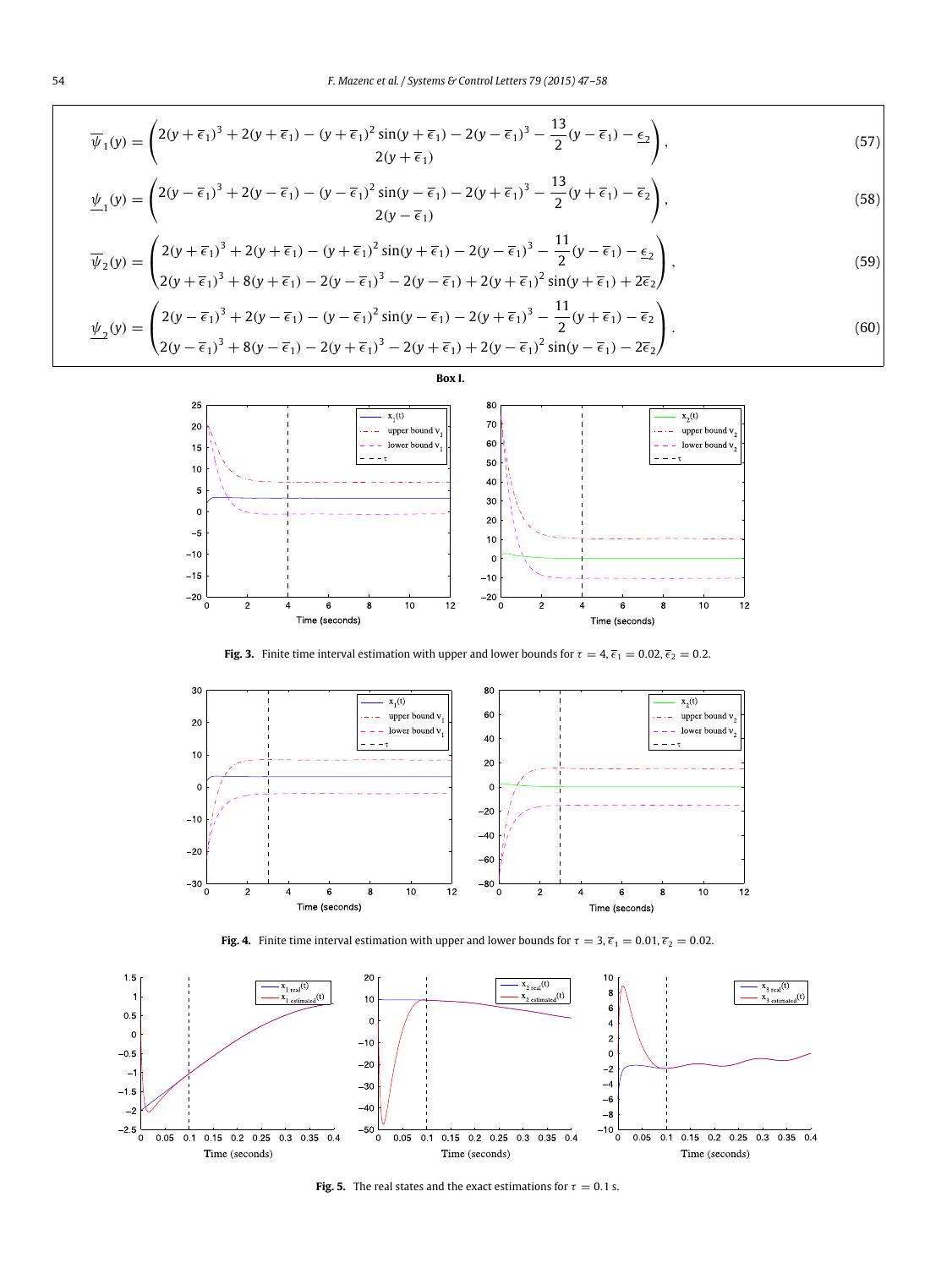Then

$$
- R_1 f(y, u, \epsilon_2)
$$
  
= 
$$
\begin{bmatrix} -2y + 19.9138 \sin(y) - 1.7241u - 1.6121\epsilon_2 \\ 41.2376 \sin(y) - 3.6028u - 1.2683\epsilon_2 \\ 6.6054 \sin(y) - 40.6938u - 1.2061\epsilon_2 \end{bmatrix}
$$
, (74)

and

$$
R_2f(y, u, \epsilon_2)
$$
  
= 
$$
\begin{bmatrix} -2.0971y - 6.1702 \sin(y) + 0.5562u - 0.8583\epsilon_2 \\ -0.3844y - 37.7256 \sin(y) + 3.2990u + 0.9681\epsilon_2 \\ 0.0129y - 6.6042 \sin(y) + 40.6936u + 1.2125\epsilon_2 \end{bmatrix}
$$
. (75)

We choose

 $\varphi_2(a_1, a_2, b_1, b_2, u)$ 

$$
\varphi_1(a_1, a_2, b_1, b_2, u)
$$
\n
$$
= \begin{bmatrix}\n20a_1 + 19.9138 \sin(a_1) - 22b_1 - 1.7241u - 1.6121b_2 \\
41.5a_1 + 41.2376 \sin(a_1) - 41.5b_1 - 3.6028u - 1.2683b_2 \\
7a_1 + 6.6054 \sin(a_1) - 7b_1 - 40.6938u - 1.2061b_2\n\end{bmatrix}, (76)
$$

and

$$
= \begin{bmatrix} 6.5a_1 - 6.1702\sin(a_1) - 8.5971b_1 + 0.5562u - 0.8583b_2 \\ 38a_1 - 37.7256\sin(a_1) - 38.3844b_1 + 3.2990u + 0.9681a_2 \\ 6.8129a_1 - 6.6042\sin(a_1) - 6.8b_1 + 40.6936u + 1.2125a_2 \end{bmatrix} . (77)
$$

Notice that  $\varphi_1$  and  $\varphi_2$  satisfy the required monotonicity properties. As an immediate consequence of our definitions, we have in Eqs.  $(78)$ – $(81)$  are given in [Box II.](#page-9-2)

Finally we implement the dynamic extensions  $z_a$ ,  $z_b$ ,  $z_c$ ,  $z_d$  and  $z_e$ given by Eqs.[\(34\),](#page-4-3) and the lower and upper bounds dynamics given by [\(35\).](#page-4-5) [Fig. 6](#page-9-3) illustrates an example where  $\tau = 0.1$ ,  $\bar{\epsilon}_1 = 0.001$ ,  $\bar{\epsilon}_2 = 0.02$  and the input  $u(t) = (2t + 1) \sin(50t)$ .

#### *5.3. Third example*

In order to show that the size of the estimation intervals provided by the observer [\(34\),](#page-4-3) i.e. its performance, strongly depends on the size of the entries of the matrix *A* and on the type of nonlinearities present in the dynamics of the studied system, we consider:

$$
\begin{cases}\n\dot{x}_1 = -x_1 + x_2 + \epsilon_2, \\
\dot{x}_2 = -\frac{x_1}{2}\cos(x_1) + u + \epsilon_2, \\
y = x_1 + \epsilon_1.\n\end{cases}
$$
\n(82)

Now, let us apply [Theorem 4.](#page-4-6) We can choose

$$
A = \begin{bmatrix} -\frac{5}{2} & 1 \\ -1 & 0 \end{bmatrix},
$$
  
\n
$$
f(y, u, \epsilon_2) = \begin{pmatrix} \frac{3}{2}y + \epsilon_2 \\ y - \frac{y}{2}\cos(y) + u + \epsilon_2 \end{pmatrix}.
$$
\n(83)

We observe that the nonlinear term  $\frac{y}{2}$  cos(*y*) is not globally Lipschitz, but bounded in norm by a linear function of the norm. We observe also that the entries of *A* are neither very small nor very big. Since  $C = [1 \ 0]$ , the pair  $(A, C)$  is observable. Moreover, the matrix *A* is Hurwitz and the function *f* is of class  $C^1$ . For  $L =$  $-\left(\begin{smallmatrix} 1\ 0.4 \end{smallmatrix}\right)$ , we obtain

$$
H = \begin{bmatrix} -3.5 & 1 \\ -1.4 & 0 \end{bmatrix}.
$$
 (84)

One can check readily that:

$$
R_1AR_1^{-1} = \begin{bmatrix} -2 & 0 \\ 0 & -\frac{1}{2} \end{bmatrix} = M_1 \text{ and}
$$
  
\n
$$
R_2HR_2^{-1} = \begin{bmatrix} -3.039 & 0 \\ 0 & -0.460 \end{bmatrix} = M_2
$$
 (85)

with

$$
R_1 = \frac{\sqrt{5}}{3} \begin{bmatrix} -2 & 1 \\ 1 & -2 \end{bmatrix} \text{ and } R_2 = \begin{bmatrix} -1.297 & 0.426 \\ 0.571 & -1.240 \end{bmatrix}.
$$

Consequently,

$$
-R_1f(y, 0, \epsilon_2) = \frac{\sqrt{5}}{3} \begin{pmatrix} 2y + \frac{y}{2}\cos(y) + \epsilon_2 \\ \frac{y}{2} - y\cos(y) + \epsilon_2 \end{pmatrix}.
$$
 (86)

Thus  $-R_1 f(y, 0, \epsilon_2) = \varphi_1(y, \epsilon_2, y, \epsilon_2)$  with  $\varphi_1(a_1, a_2, b_1, b_2)$ 

$$
= \frac{\sqrt{5}}{3} \begin{pmatrix} \frac{a_1^3}{6} + 2a_1 + \frac{a_1}{2} \cos(a_1) - \frac{b_1^3}{6} + a_2\\ a_1^3 + 2a_1 - a_1 \cos(a_1) - b_1^3 - \frac{3}{2}b_1 + a_2 \end{pmatrix}.
$$
 (87)

We also have

$$
R_2 f(y, 0, \epsilon_2) = \begin{pmatrix} -1.5195y - 0.2135y \cos(y) - 0.8707\epsilon_2 \\ -0.3835y + 0.6204y \cos(y) - 0.6692\epsilon_2 \end{pmatrix}.
$$
 (88)

Therefore 
$$
R_2f(y, 0, \epsilon_2) = \varphi_2(y, \epsilon_2, y, \epsilon_2)
$$
 with

$$
\varphi_2(a_1, a_2, b_1, b_2)
$$
\n
$$
= \left( \frac{a_1^3}{12} - \frac{b_1^3}{12} - 1.5195b_1 - 0.2135b_1 \cos(b_1) - 0.8707b_2 \frac{a_1^3}{3} + a_1 - \frac{b_1^3}{3} - 1.3835b_1 + 0.6204b_1 \cos(b_1) - 0.6692b_2 \right).
$$
\n(89)

Both  $\varphi_1$  and  $\varphi_2$  satisfy the required monotonicity properties. Moreover we assume that  $\overline{\epsilon}_i = -\epsilon_i$ , for  $i = 1, 2$ . Then we implement the dynamic extensions  $z_a$ ,  $z_b$ ,  $z_c$ ,  $z_d$  and  $z_e$ , as well as the lower and upper bounds. [Fig. 7](#page-10-9) illustrates our results for  $\bar{\epsilon}_1 = 0.1$ ,  $\overline{\epsilon}_2 = 0.2$  and  $\tau = 4$ .

In this example, although the disturbances on the output are considerably stronger than the ones of Example 1 (five times greater, see [Fig. 3\)](#page-7-2), it turns out that the performance, in terms of size of estimation interval, of the observer is better than the one of the observer we proposed for the Example 1. We observe also that Example 2 leads to matrices *A* and *H* with rather large entries, which produce matrices  $F_{\tau}$ ,  $G_{\tau}$  and  $E_{\tau}e^{-\tau H}$  with large entries, (between 0 and 62 055). This fact is the reason why the performance of the observer for Example 2 is worst than the one of the observer we propose for Example 3. We conclude that the performance of the observers we propose strongly depends on the nature of the observed system, but certainly also on the selections of  $\tau$ , *A*, *H* and on the choices of functions  $\varphi_1$  and  $\varphi_2$ .

#### <span id="page-8-0"></span>**6. Conclusion**

We have developed a new technique of estimation of the solutions of nonlinear continuous-time observable systems. Its key features are that it applies in the absence of the knowledge of bounds on the initial conditions and provides, after a finite time interval, with the exact value of the solutions if there is no disturbances and with a lower and an upper bounds when disturbances are present. We conjecture that these results can be used to solve output feedback stabilization of systems. We plan to extend our results to discrete-time systems.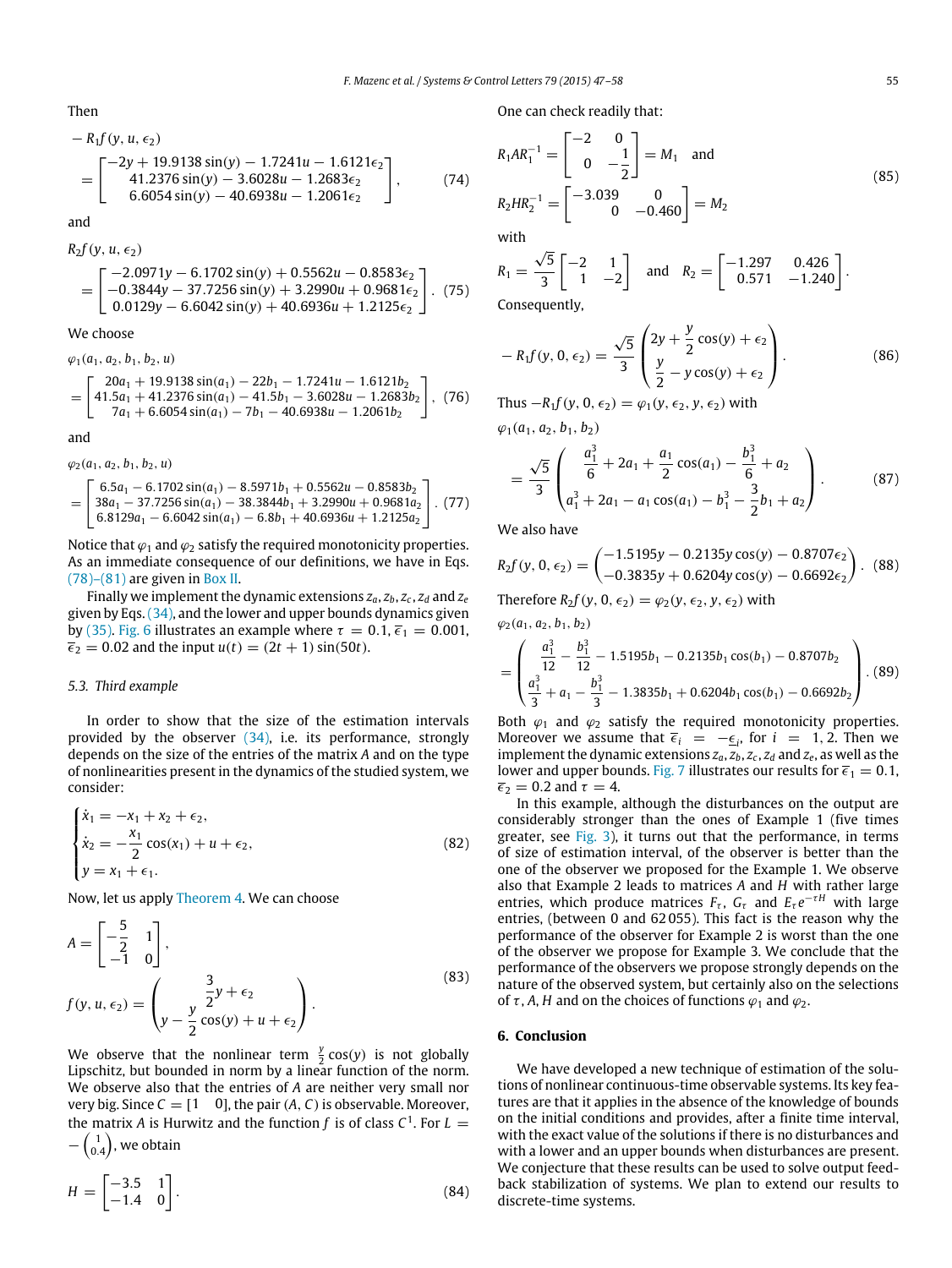<span id="page-9-2"></span>
$$
\overline{\psi}_{1}(y, u) = \begin{bmatrix}\n20(y + \overline{\epsilon}_{1}) + 19.9138 \sin(y + \overline{\epsilon}_{1}) - 22(y - \overline{\epsilon}_{1}) - 1.7241u - 1.6121\underline{\epsilon}_{2} \\
41.5(y + \overline{\epsilon}_{1}) + 41.2376 \sin(y + \overline{\epsilon}_{1}) - 41.5(y - \overline{\epsilon}_{1}) - 3.6028u - 1.2683\underline{\epsilon}_{2}\n\end{bmatrix},
$$
\n(78)  
\n
$$
\psi_{1}(y, u) = \begin{bmatrix}\n20(y - \overline{\epsilon}_{1}) + 19.9138 \sin(y - \overline{\epsilon}_{1}) - 2(y - \overline{\epsilon}_{1}) - 40.6938u - 1.2061\underline{\epsilon}_{2} \\
41.5(y - \overline{\epsilon}_{1}) + 19.9138 \sin(y - \overline{\epsilon}_{1}) - 22(y + \overline{\epsilon}_{1}) - 1.7241u - 1.6121\overline{\epsilon}_{2}\n\end{bmatrix},
$$
\n(79)  
\n
$$
\psi_{1}(y, u) = \begin{bmatrix}\n20(y - \overline{\epsilon}_{1}) + 19.9138 \sin(y - \overline{\epsilon}_{1}) - 22(y + \overline{\epsilon}_{1}) - 1.7241u - 1.6121\overline{\epsilon}_{2} \\
41.5(y - \overline{\epsilon}_{1}) + 41.2376 \sin(y - \overline{\epsilon}_{1}) - 41.5(y + \overline{\epsilon}_{1}) - 3.6028u - 1.2683\overline{\epsilon}_{2}\n\end{bmatrix},
$$
\n(79)  
\n
$$
\overline{\psi}_{2}(y, u) = \begin{bmatrix}\n6.5(y + \overline{\epsilon}_{1}) - 6.1702 \sin(y + \overline{\epsilon}_{1}) - 8.5971(y - \overline{\epsilon}_{1}) + 0.5562u - 0.8583\underline{\epsilon}_{2} \\
38(y + \overline{\epsilon}_{1}) - 37.7256 \sin(y + \overline{\epsilon}_{1}) - 38.3844(y - \overline{\epsilon}_{1}) + 3.2990u + 0.9681\overline{\epsilon}_{2}\n\end{bmatrix},
$$
\n(80)  
\n

<span id="page-9-1"></span>

<span id="page-9-3"></span>

**Fig. 6.** Example 2 with  $\tau = 0.1$  s,  $u(t) = (2t + 1) \sin(50t)$ ,  $\bar{\epsilon}_1 = 0.001$  and  $\bar{\epsilon}_2 = 0.02$ .

# **Acknowledgments**

This research was partially supported by the iCODE institute, research project of the Idex Paris-Saclay. This work was partially supported by Israel Science Foundation (Grant Nos 754/10 and 1128/14).

# <span id="page-9-0"></span>Appendix A. Expressions of  $\epsilon_L$  and  $\epsilon_S$  in inequalities [\(33\)](#page-4-2)

From [\(3\),](#page-1-7) we deduce that the function  $\epsilon_3$  defined in [\(23\)](#page-3-6) satisfies, for all  $t \geq 0$ ,

$$
\underline{\epsilon}_3 \le \epsilon_3(t) \le \overline{\epsilon}_3,\tag{90}
$$

with

$$
\begin{aligned} \overline{\epsilon}_3 &= (e^{-\tau M_2} R_2 L)^+ \overline{\epsilon}_1 - (e^{-\tau M_2} R_2 L)^- \underline{\epsilon}_1, \\ \underline{\epsilon}_3 &= (e^{-\tau M_2} R_2 L)^+ \underline{\epsilon}_1 - (e^{-\tau M_2} R_2 L)^- \overline{\epsilon}_1. \end{aligned} \tag{91}
$$

Since  $M_2$  is Metzler, the inequalities

$$
\int_0^{\tau} e^{lM_2} dl \underline{\epsilon}_3 \le \int_{t-\tau}^t e^{(t-l)M_2} \epsilon_3(l) dl \le \int_0^{\tau} e^{lM_2} dl \overline{\epsilon}_3
$$
\nare satisfied. We deduce that

are satisfied. We deduce that

$$
(E_{\tau}R_{2}^{-1})^{+}M_{3}\underline{\epsilon}_{3} \leq (E_{\tau}R_{2}^{-1})^{+} \int_{t-\tau}^{t} e^{(t-l)M_{2}} \epsilon_{3}(l)dl
$$
  
\n
$$
\leq (E_{\tau}R_{2}^{-1})^{+}M_{3}\overline{\epsilon}_{3},
$$
  
\n
$$
(E_{\tau}R_{2}^{-1})^{-}M_{3}\underline{\epsilon}_{3} \leq (E_{\tau}R_{2}^{-1})^{-} \int_{t-\tau}^{t} e^{(t-l)M_{2}} \epsilon_{3}(l)dl
$$
  
\n
$$
\leq (E_{\tau}R_{2}^{-1})^{-}M_{3}\overline{\epsilon}_{3},
$$
\n(93)

with  $M_3 = M_2^{-1} (e^{\tau M_2} - I)$ . As an immediate consequence,

$$
(E_{\tau}R_2^{-1})^+M_3 \underline{\epsilon}_3 - (E_{\tau}R_2^{-1})^-M_3 \overline{\epsilon}_3 \le E_{\tau}R_2^{-1} \int_{t-\tau}^t e^{(t-l)M_2} \epsilon_3(l)dl
$$
  
 
$$
\le (E_{\tau}R_2^{-1})^+M_3 \overline{\epsilon}_3 - (E_{\tau}R_2^{-1})^-M_3 \underline{\epsilon}_3.
$$
 (94)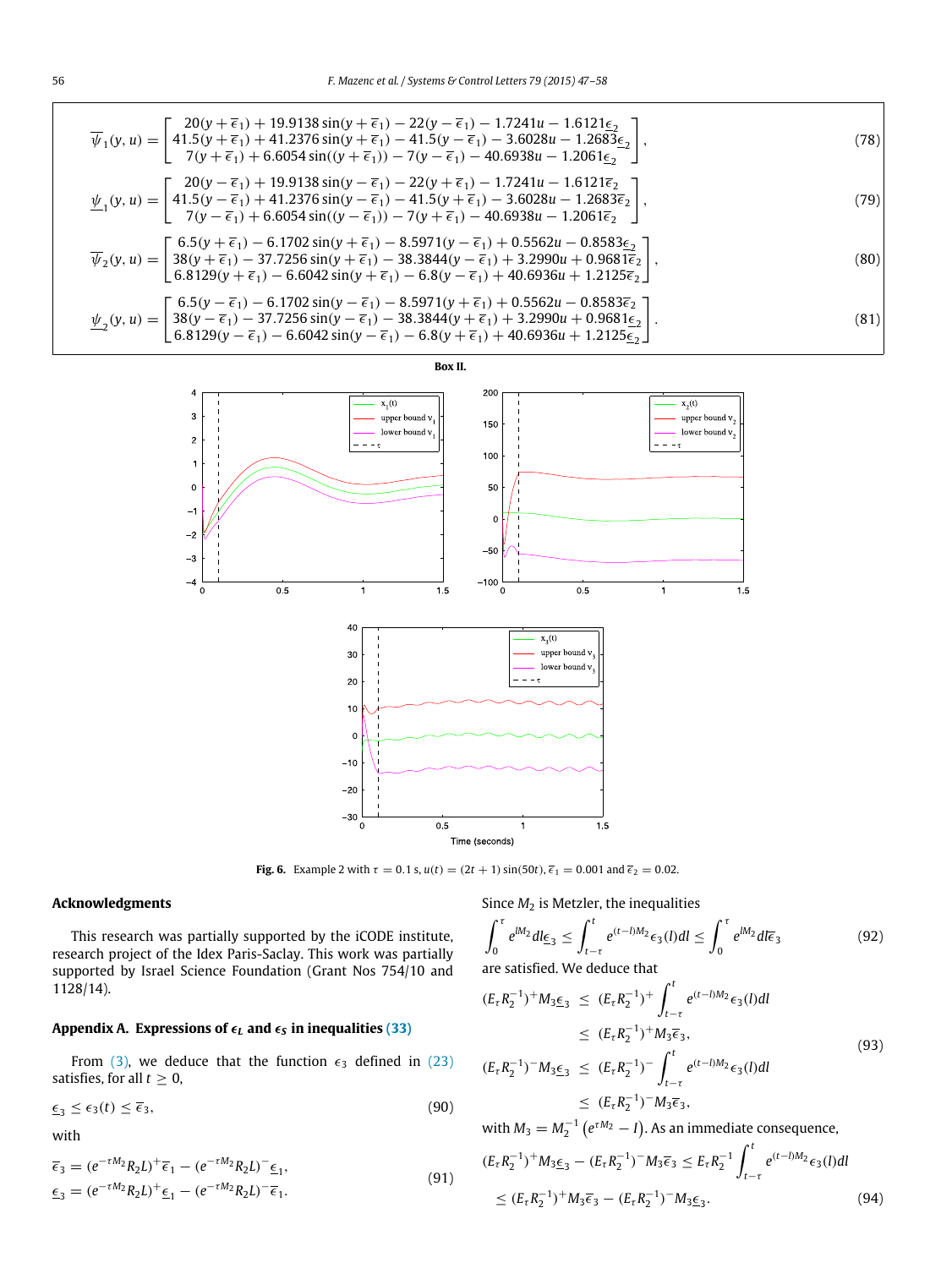<span id="page-10-9"></span>

**Fig. 7.** Finite time interval estimation with upper and lower bounds for  $\tau = 4$ ,  $\bar{\epsilon}_1 = 0.1$ ,  $\bar{\epsilon}_2 = 0.2$ .

It follows that

$$
\epsilon_{\rm S} \le E_{\tau} R_2^{-1} \int_{t-\tau}^t e^{(t-\ell)M_2} \epsilon_3(l) dl \le \epsilon_l \tag{95}
$$

with

$$
\epsilon_L = (E_{\tau} R_2^{-1})^+ M_3 \overline{\epsilon}_3 - (E_{\tau} R_2^{-1})^- M_3 \underline{\epsilon}_3,
$$
  
\n
$$
\epsilon_S = (E_{\tau} R_2^{-1})^+ M_3 \underline{\epsilon}_3 - (E_{\tau} R_2^{-1})^- M_3 \overline{\epsilon}_3.
$$
  
\nUsing the expressions of  $\overline{\epsilon}_3$  and  $\underline{\epsilon}_3$ , we obtain (27).

**Remark 2.** In the particular case where  $\overline{\epsilon}_1 = -\underline{\epsilon}_1$ , the expressions of  $\epsilon$ <sup>L</sup> and  $\epsilon$ <sup>S</sup> simplify as

$$
\epsilon_L = \left[ (E_{\tau} R_2^{-1})^+ + (E_{\tau} R_2^{-1})^- \right] \times M_3 \left[ (e^{-\tau M_2} R_2 L)^+ + (e^{-\tau M_2} R_2 L)^- \right] \overline{\epsilon}_1,
$$
\n(97)

#### <span id="page-10-7"></span>**Appendix B. Technical lemmas**

#### *B.1. First result*

**Lemma 1.** *Let* (*A*, *C*) *be an observable pair. Then there is a matrix L such that the matrix H* =  $A + LC$  *is Hurwitz and there is*  $\tau_*$  *such that, for all*  $\tau \geq \tau_*$ *, the matrix*  $e^{-\tau H} - e^{-\tau A}$  *is invertible.* 

**Proof.** Since the pair (*A*, *C*) is observable, there is a matrix *L* so that all the eigenvalues of *H* are real, negative and smaller than the smallest of the real parts of the eigenvalues of −*A*. Then  $\lim_{r\to+\infty} |e^{Hr}| |e^{-Ar}| = 0.$  Consequently, there is  $\tau_* > 0$  such that,  $\lim_{\tau \to +\infty} \left| e \right| = e$  = 0. Consequently, there is  $t_* > 0$  such that,<br>for all  $\tau \ge \tau_*$ ,  $\left| e^{H\tau} \right| \left| e^{-A\tau} \right| < 1$ . Now, observe that the matrix  $e^{-\tau H} - e^{-\tau A}$  is invertible if and only if  $e^{\tau H}e^{-\tau A} - I$  is invertible. Since  $\left| e^{H\tau} \right| \left| e^{-A\tau} \right|$  < 1, it does not exist a vector  $V \neq 0$  such that  $(e^{\tau H}e^{-\tau A}-I)$   $V=0$ . Therefore  $e^{\tau H}e^{-\tau A}-I$  is invertible. This conclude the proof.

*B.2. Second result*

<span id="page-10-8"></span>We recall Lemma 6 of [\[18\]](#page-11-4).

**Lemma 2.** Let  $g : \mathbb{R}^k \to \mathbb{R}$  be a function of class  $C^1$ . Then there exists *a function*  $g_c$  :  $\mathbb{R}^k \times \mathbb{R}^k \to \mathbb{R}$  *nondecreasing with respect to each of its k first variables and nonincreasing with respect to each of its k last variables such that, for all*  $x \in \mathbb{R}^k$ *, the equality* 

$$
g_c(x, x) = g(x) \tag{98}
$$

*is satisfied.*

#### **References**

- <span id="page-10-0"></span>[1] D. [Luenberger, Observers for multivariable systems, IEEE Trans. Automat.](http://refhub.elsevier.com/S0167-6911(15)00064-X/sbref1) Control 11 (2) (1966) 190–197.
- <span id="page-10-1"></span>[2] F.L. [Chernousko, Optimal guaranteed estimates of indeterminacies with the](http://refhub.elsevier.com/S0167-6911(15)00064-X/sbref2) aid of ellipsoids, Eng. Cybern. 18 (1980) 1–9.
- <span id="page-10-2"></span>[3] A.A[. Kurzhanski, I. Valyi, Ellipsoidal Calculus for Estimation and Control,](http://refhub.elsevier.com/S0167-6911(15)00064-X/sbref3) Birkhäuser, Boston, MA, 1997.
- <span id="page-10-3"></span>[4] D.P[. Bertsekas, I.B. Rhodes, Recursive state estimation for a setmembership](http://refhub.elsevier.com/S0167-6911(15)00064-X/sbref4) description of uncertainty, IEEE Trans. Automat. Control 16 (2) (1971) 117–128.
- <span id="page-10-4"></span>[5] M. [Milanese, A. Vicino, Optimal estimation theory for dynamic systems](http://refhub.elsevier.com/S0167-6911(15)00064-X/sbref5) with set membership uncertainty: an overview, Automatica 27 (6) (1991) 997–1009.
- <span id="page-10-5"></span>[6] F.C. [Schweppe, Recursive state estimation: unknown but bounded errors and](http://refhub.elsevier.com/S0167-6911(15)00064-X/sbref6) system inputs, IEEE Trans. Automat. Control 13 (1968) 22–28.
- <span id="page-10-6"></span>[7] J.-L[. Gouzé, A. Rapaport, Z. Hadj-Sadok, Interval observers for uncertain](http://refhub.elsevier.com/S0167-6911(15)00064-X/sbref7) biological systems, Ecol. Modell. 133 (2000) 45–56.
- [8] F. [Mazenc, O. Bernard, Interval observers for linear time-invariant systems](http://refhub.elsevier.com/S0167-6911(15)00064-X/sbref8) with disturbances, Automatica 47 (2011) 140–147.
- [9] T. [Raissi, D. Efimov, A. Zolghadri, Interval state estimation for a class of](http://refhub.elsevier.com/S0167-6911(15)00064-X/sbref9) nonlinear systems, IEEE Trans. Automat. Control 57 (1) (2012) 260–265.
- [10] R.E[.H. Thabet, T. Raissi, C. Combastel, D. Efimov, A. Zolghadri, An effective](http://refhub.elsevier.com/S0167-6911(15)00064-X/sbref10) method to interval observer design for time-varying systems, Automatica 50 (10) (2014) 2677–2684.
- [11] F. [Mazenc, S.I. Niculescu, O. Bernard, Exponentially stable interval observers](http://refhub.elsevier.com/S0167-6911(15)00064-X/sbref11) for linear systems with delay, SIAM J. Control Optim. 50 (2012) 286–305.